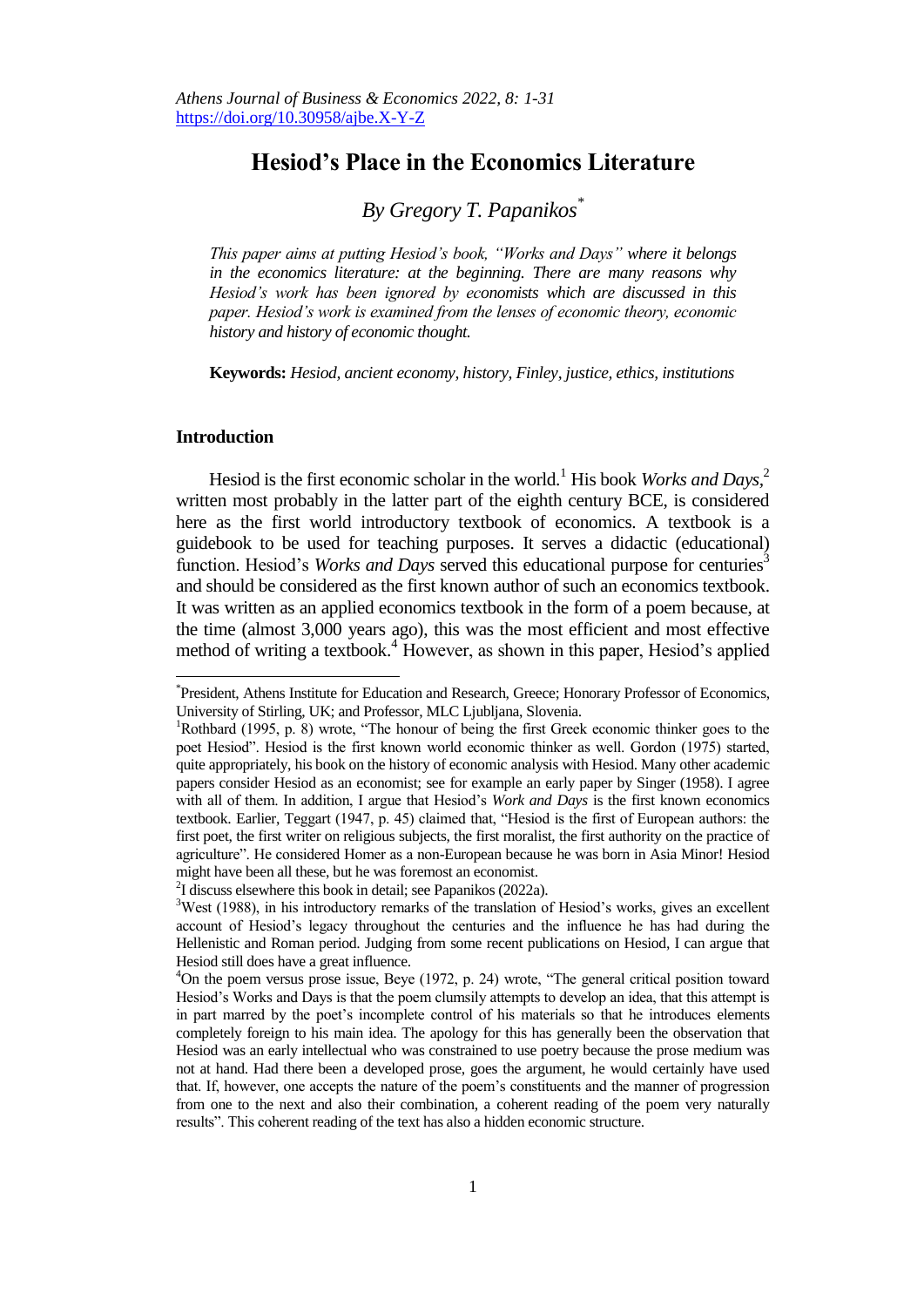economic analyses were based on sound theoretical premises that a contemporary economist would feel very comfortable with if they were translated using contemporary economic jargon. This is not an easy task because of Hesiod's masterful use of words make *Works and Days* a difficult text to translate into English, or even to adapt it to Modern Greek.

Using the usual economics jargon, I would argue that in Hesiod's times there was a "market failure" for the transfer of knowledge because writing had to be invented. Thus, knowledge had to be transferred in time and space only in a memorial form.<sup>5</sup> The best way is indisputably by composing it in the form of a poem (rhythm or harmony as Aristotle would put it), $6$  which was long before Hesiod's time. Hesiod and Homer had taken advantage of the newly invented technology of writing by putting their masterpieces down in script form for the eternity to learn from and cherish. It is very similar to today's digitalization process of old and new books which maximizes the largest possible circulation and readership.

However, there existed another economic problem. The market of reading a book was still underdeveloped. As is the process of a child learning to speak, read and write, the same was true about the human race in an historical context. People learned how to speak first, then to read, and then some of them how to write. The last two cannot be done if writing is not invented. But even so, as is the case with many new technologies, it takes time to be absorbed and there will always be some people who will be technologically left behind, i.e., technologically illiterate. I have examined technological progress within the context of economic policy in Papanikos (1994).

In Hesiod's time, very few people could read and even fewer could afford to buy a "book" even as short as Hesiod's 828 lines (verses). Publishing a book in Hesiod's time could not benefit from economies of scale. Fortunately, Hesiod's textbook, using the memorial form, was almost costless; pretty much like the ebooks today.<sup>7</sup> It only required teachers and students with good memory, similar to today's memory sticks, which can store ("memorize") an e-book.<sup>8</sup> Hesiod himself, in his *Works and Days*, used the word "μεμνημένος" many times (I counted seven) which can be translated as "memorized" or "put something in your mind". Not "read and learn," but "memorize and learn"!

We know from ancient sources that students of the classical Greek period had to recite the entire Homeric poems of *Iliad* and *Odyssey* by heart. In the archaic

<sup>&</sup>lt;sup>5</sup>In Modern Greek there is a proverb that all school children learn: "repetition is the mother of knowledge". This is very old and comes from the story mentioned in Hesiod that Memory (Mnemosyne) is the mother of all nine Muses. The muses were the protectors of all knowledge: arts and sciences. And the only way to remember human knowledge is through memory.

 ${}^6$ Mair (1908, p. vi), in his introduction to Hesiodic works, stated, "Poetry, accordingly, in the earliest times counted nothing common or unclean, but embraced the whole range of experience". I would add experience and knowledge, if the latter is not included in the former.

 $7Robb$  (1994) has called this an oral culture which remained for centuries even after the Greeks achieved alphabetic literacy. However, this was not the result of culture, but the result of many people being illiterate, i.e., they could not read.

 ${}^{8}$ Of course, the memory of a stick and the memory of a human being are not the same. The memory of a human brain not only stores, but produces knowledge. The stick cannot produce new knowledge, at least up to now. Artificial intelligence is not new knowledge.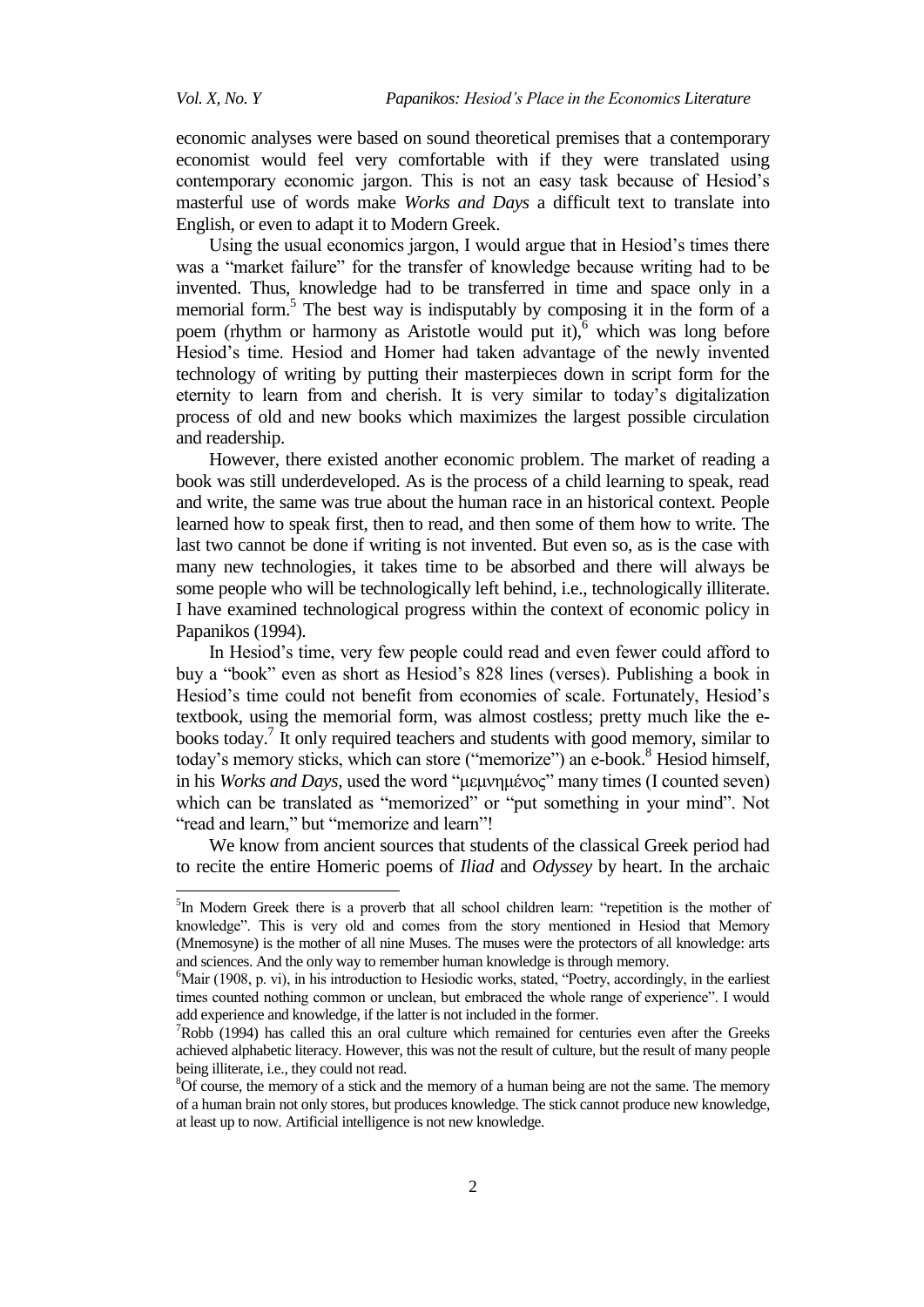years, some of these teachers were called rhapsodists. Most probably, Hesiod himself had been one of them; going around on different occasions and festivities reciting various verses with the accompaniment of some musical instruments. I assume at a price, which Hesiod had never mentioned, but he did, however, make a reference to the competition between singers ("άοιδοί"). What was this competition for? I guess it was for the best fee possible per performance. These singers and other artists were used in various private and public festivities. We know from Homer that during privately organized symposia artists were hired at a fee per performance. In ancient classical Athens, this fee was also regulated not to exceed a certain price. Hesiod offers no such information even though he did mention that there were clubs ("λέσγες") which most probably offered some type of entertainment at a cost. I am sure Hesiod would command a high fee since, as he mentioned in the *Works and Days*, he had gotten first prize in a reciting contest on the island of Euboea.

On the other hand, the effectiveness was achieved by the use of stories, paradigms, allegories, fables, parables, and myths taken from the rich Greek mythology of the time, including Hesiod's own outstanding cosmogony outlined in his book on *Theogony*. Even today, elementary school students can recall from their memory all the beautiful stories of Greek Mythology. As is the case with all stories, those of the *Works and Days* were relatively effortless to learn by heart. Some of these myths are really exceptional. They have had an everlasting effect on western thought and have fueled the imagination of many artists and writers, including the scripts of many movies and theater plays. In economics, such stories have been extensively used to teach introductory economics; the most famous of which is the Robinson Crusoe story, or more recently the story of the "helicopter money".<sup>9</sup> Both excite the fantasy of economics students. Hesiod's book was made for the wider possible circulation and therefore all people could learn from it, even those who could not read. This was very important at the time because most people were illiterate, but, literally speaking, not deaf.<sup>10</sup>

Hesiod had a mission; all good pedagogues (teachers) and authors of textbooks do (or should) have at least one, apart from the obvious which is making a living. He wanted to make individuals and polities (societies) better.<sup>11</sup> He was a moral

<sup>&</sup>lt;sup>9</sup>Many cynics would argue that the most eloquent myth in economics is the general equilibrium model or the model of perfect competition. This is not true though because these models are useful yardsticks to measure how far any reality (timeless and spaceless) is from what some economists think as best or optimal for the efficient and effective use of scarce resources. Hesiod had developed a similar yardstick, that of the Golden Race. Also, the model of perfect competition would suit very well the archaic economy of Hesiod's times and space (geography).

<sup>&</sup>lt;sup>10</sup>One should distinguish between illiteracy due to lack of opportunities and illiteracy due to lack of ability. I have met many people who were illiterate for many objective reasons (wars, extreme poverty of their family, etc.), but they had a tremendous ability to absorb new knowledge. Many such people thrived in peace years as businessmen, establishing and running their own successful small or large business much better if they had a Ph.D. in business administration from the best universities of the world. These people were auto-didactic. They learned by themselves. My belief is that Hesiod was one such a case, even though most probably, he had obtained a very good education from his father.

 $11$ There is nothing wrong if the textbook writers make money as well. This is also an indication that their textbook is good. I am sure Hesiod made a lot of money by "selling" his textbook using the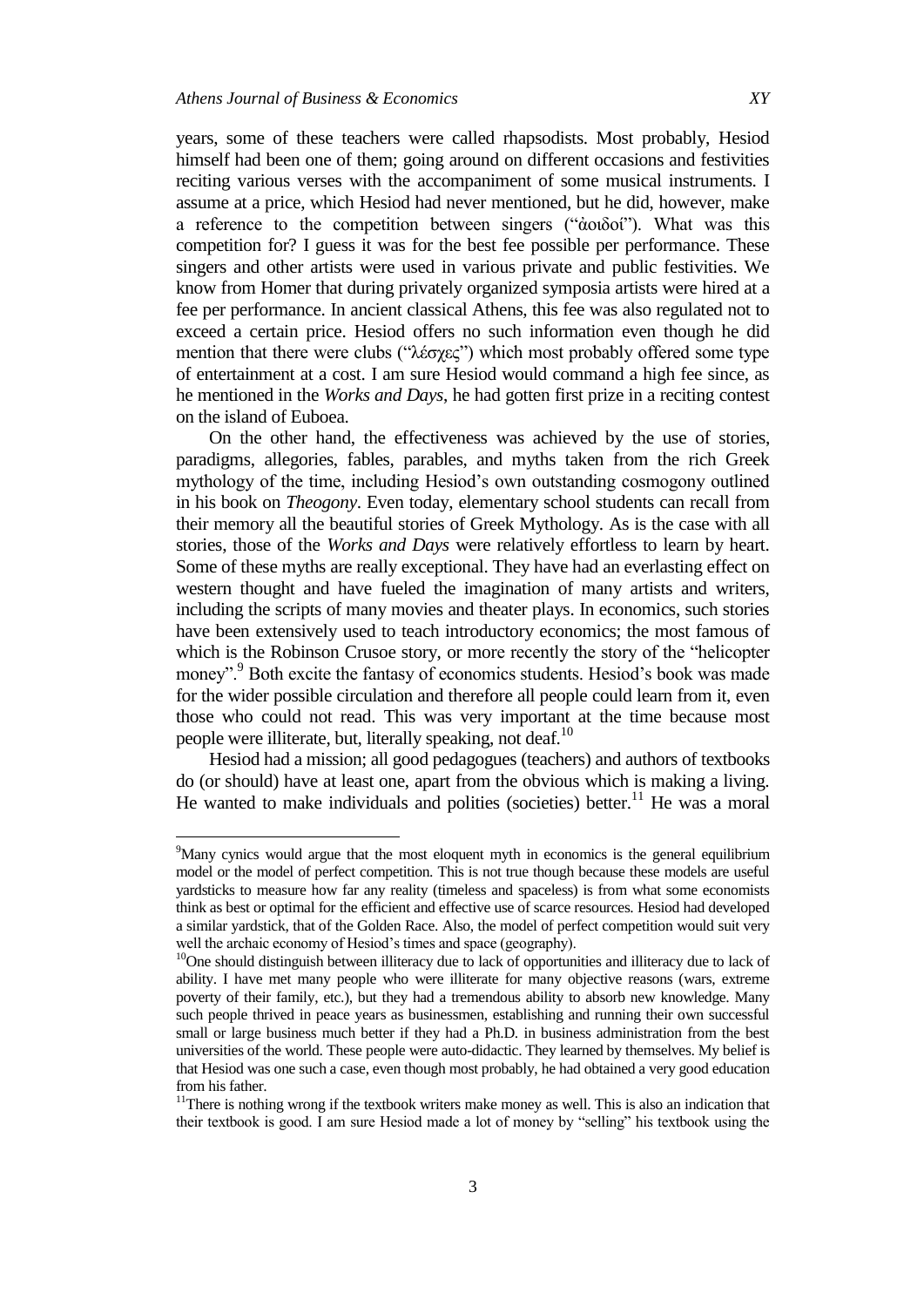<u>.</u>

philosopher pretty much like Adam Smith. His economics reveal that he had a meticulous knowledge of all the fundamental tenets of what today is called economic theory; economic analysis and economic policy, including a theory of economic history;<sup>12</sup> a theory of economic growth; a theory of utility and private wealth creation; a theory of production and productivity based on the division of labor, and many others.<sup>13</sup> What differentiates his analysis from the contemporary<sup>14</sup> economic analysis is economic jargon. For example, he did not use the word "marginal", but other words which have the same meaning. In one verse [380] he used the word " $\hat{\epsilon} \pi \theta \hat{\eta}$  to state his theory of the marginal effect on production by the use of additional workers ("πλεόνων") which maximizes income and wealth, or in Hesiod's economic jargon, "μείζων". Here the word "ἐπιθήκη" can be translated as marginal, "πλεόνων" as additional and "μείζων" as maximum. The two last words are still used to denote the same meaning in contemporary Greek economic jargon.

Hesiod's economic analyses had two purposes, which using today's economics terminology, they can be called microeconomic and macroeconomic. Firstly, he wanted to teach business people (individuals) how they could themselves and their property become more productive and therefore maximize the accumulation of their private wealth (property), if this was what was wanted, or as Hesiod so expressively stated in advising his brother, "if your soul or heart crave wealth". This is material wealth. Secondly, this individual economic prosperity can only be achieved if the basileis<sup>15</sup> (kings and judges) promoted peace (stability) and justice. Thus, any individual and any ruler (government) knew by reading Hesiod's textbook how individual and aggregate economic prosperity can be achieved: avoid wars and promote justice. The latter require good institutions. This is the essence of the didactic (textbook) nature of his book.

Economic prosperity was considered as a precondition for a good (happy) life, i.e., the enjoyment of leisure time with good and plenty of food, imported wine and going downtown (agora) to visit the entertaining clubs, as all these are mentioned in Hesiod's *Works and Days*. Isn't this what contemporary economics teaching is all about? In other words, individuals maximize a personal utility (happiness, or enjoyment, or eudemonic) function subject to an important constraint, which is the focus of Hesiod's book: the amount of time devoted to work to generate material wealth (income), but at the cost of less leisure time.

distribution channels at the time such as in specific festivities and contests. We know from Odyssey that singers were used in at least two occasions of social gatherings.

 $12$ Hesiod's contribution to economic history is examined in Papanikos (2022b).

 $13$ I do no examine these theories here but some of them are examined in other papers previously mentioned. The most important economic contribution by Hesiod was his clear statement of the economic problem, i.e., the issue of scarcity. Hesiod's contribution to the economic notion of scarcity is examined in Papanikos (2022c).

 $14By$  "contemporary" I mean the economic analysis since Adam Smith. It is not chronological, but conceptual. It can also be called a textbook analysis.

<sup>&</sup>lt;sup>15</sup>I use, as Hesiod did, the word basileis to mean the kings and judges who were responsible for providing the service of "ruling" people and "judging" differences between people, including economic differences such as the one Hesiod had with his brother Perses. Basileis can be also called archons and most probably in Hesiod's period there were seven such archons located in the city of Thespies.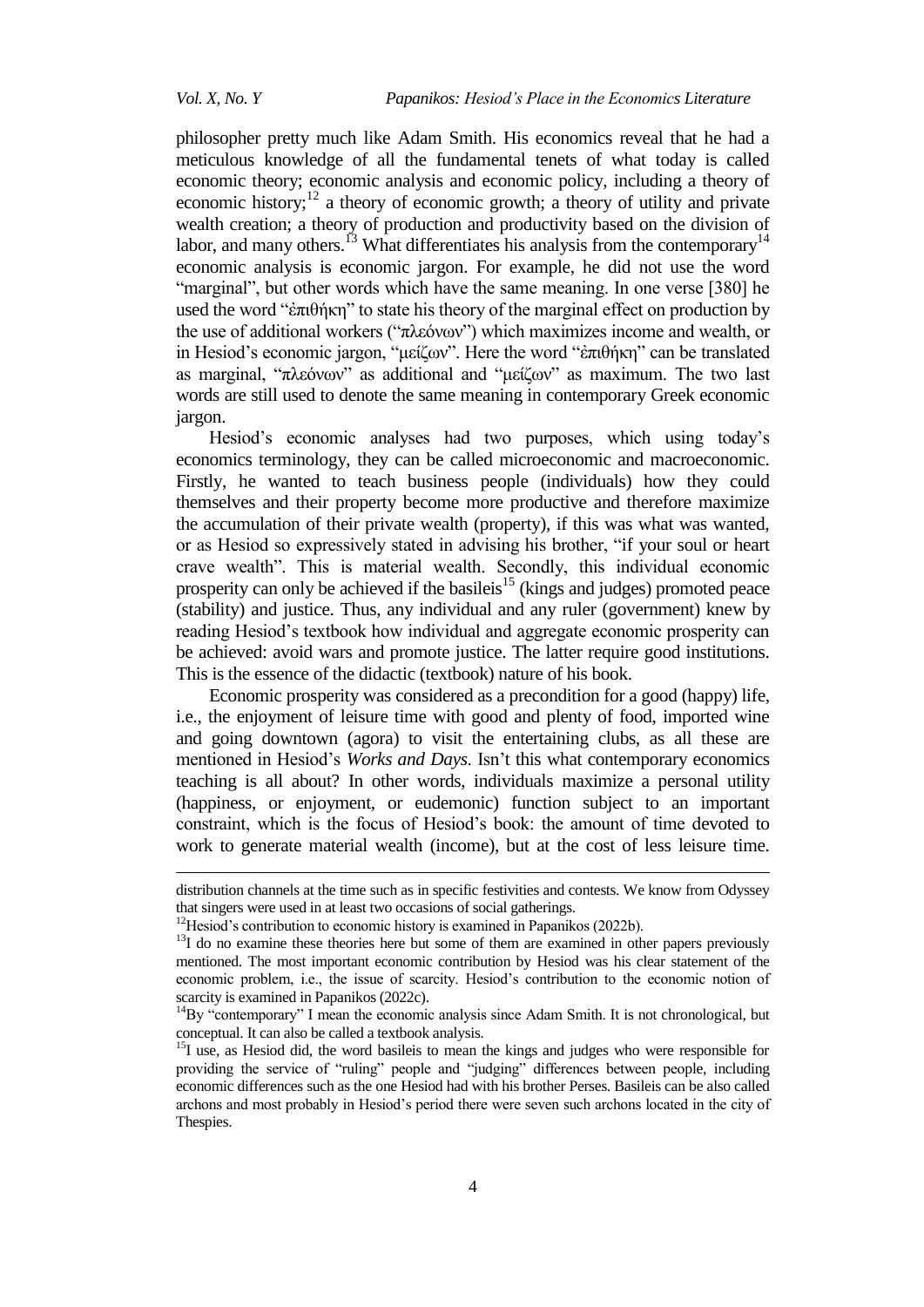Why? Because the scarce means of life can be acquired only with work. The more time devoted to work, the higher the income (wealth) and therefore the higher the consumption, but the lower the time spent on leisure. This is the essence of Hesiod's economic analysis. A trade-off between leisure and work.

Thus, the purpose of this paper is to show that Hesiod has a strong place in economics because economic theories and analyses are explicitly stated in his book of *Works and Days*. Of course, I am familiar with the literature which argues that nothing of importance on economic analysis was developed by ancient Greeks for various reasons. This paper argues otherwise. It is claimed that nothing important of economic analysis was left out in Hesiod's *Works and Days*. On the other hand, I do not ignore some "popular" economics books and papers published in "prestigious" journals which critically and unfoundedly have cited Hesiod's economic work. Nevertheless, I consider all these as an important first step of introducing Hesiod's economic analyses to a wider scientific economic audience. These are examined in the next sections of this paper.

But first, I must make a few comments to clarify some points which are important in understanding why Hesiod is not, as he should be, at the beginning of the history of economic analysis. Unfortunately, many economists are not able to distinguish between economic jargon and substance,<sup>16</sup> and this has also been affected by the English translations of Hesiod's works which have been done by non-economists and therefore they were unable to reveal Hesiod's important economic concepts and meanings.<sup>17</sup> In this paper, I have translated myself the excerpts from the original text which is cited along with my English translation. In many cases, I discuss the meaning of some important words because their correct interpretations can disclose Hesiod's significant economic meaning. This is not a literary translation per se, but an expression of Hesiod's writings as these should be understood by economists.

Following Hesiod's autobiographical approach, I should state my own personal experience with Hesiod. I read Hesiod's work for the first time during my junior high school years despite the fact that he was not part of our formal high school curriculum. Homer dominated the curriculum. Many teachers mentioned Hesiod as another poet almost contemporary to Homer, but not as elegant as Homer. Since I prefer substance (Hesiod) to elegance (Homer), I became curious to see what Hesiod had to say. I was impressed by the deep pragmatic nature of his thought. Coming from a village similar to the one Hesiod was living, even though the two cosmoses (mine and his) differ by 3,000 years, it seemed to me that

l

<sup>&</sup>lt;sup>16</sup>Many economists are lost if instead of the word "marginal," someone like Hesiod uses the word "additional" or "incremental". Hesiod used many different words and concepts to describe the same straightforward, marginal concept both for the marginal utility of consumption, marginal utility of income and the marginal productivity of factors of production.

 $17A$  philologist or a classicist when faced with a word which might have more than one meaning, chooses the one which fits better the poetic aspect of Hesiod work. I choose the one that has a sound economic meaning. There are many cases like this which this approach of translation of Hesiod's works can be applied. On this issue of how many translations can be done, I have published a case study of the first five verses of *Odyssey* (Papanikos 2021a) and how these have been translated into English (two translations) and how these have been adapted to Modern Greek (five such adaptations). I ended up with 5,760 choices; some are important and change the meaning, but others are trivial.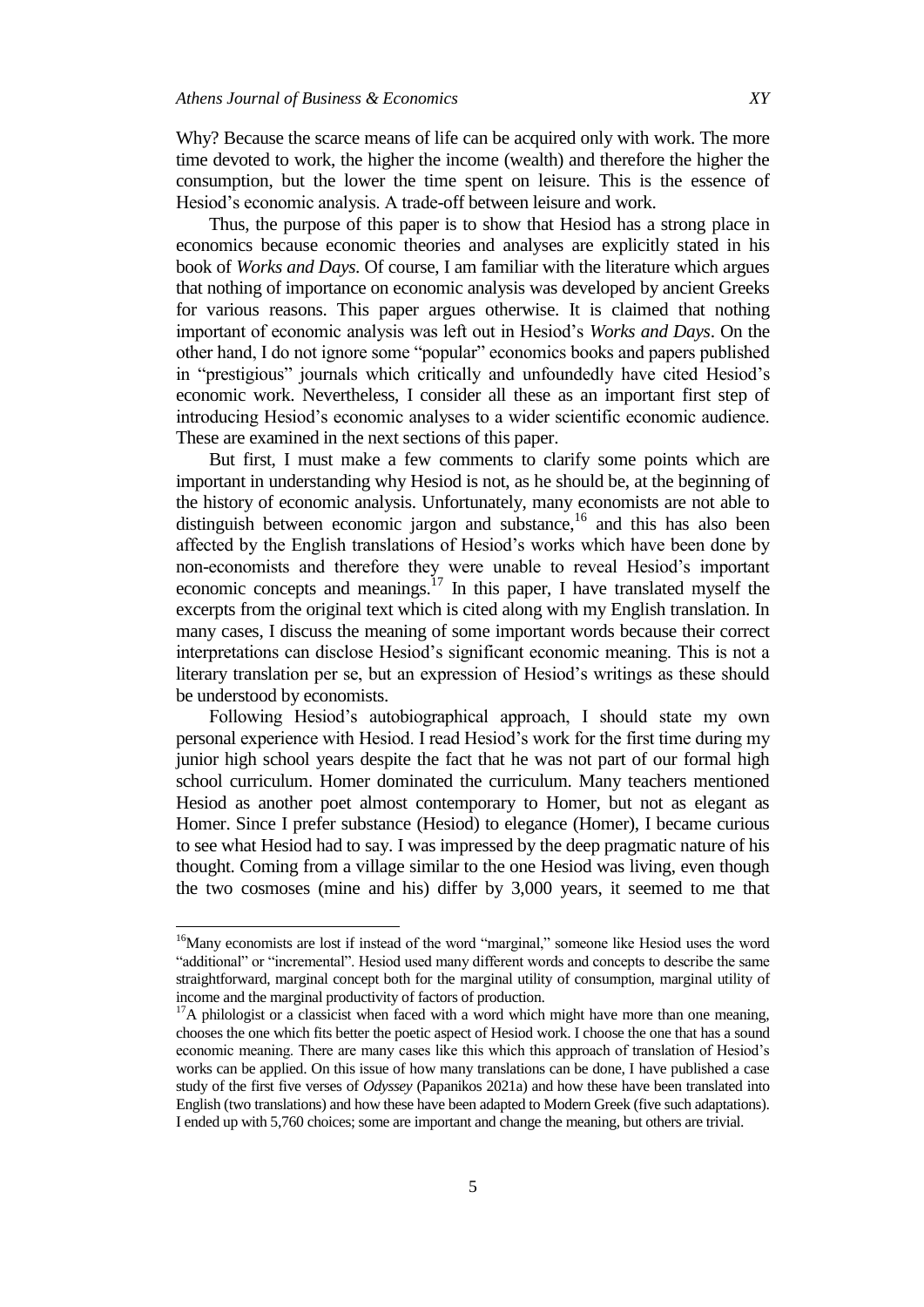Hesiod's economics were at the heart of what he was observing. I never read an economics textbook so close to my own real economic childhood surroundings as in Hesiod's *Works and Days*. However, Hesiod went beyond this and stated fundamental economic truths (theories) and put forward a number of important verifiable hypotheses.

Even the Department of Economics in the Greek university where I studied economics completely ignored Hesiod, and from what I know all departments did not pay their due respect to Hesiod's rich economic analysis. About the same time as the beginnings of my undergraduate studies, Gordon (1975) published a book entitled *Economic Analysis Before Adam Smith: Hesiod to Lessius*. He correctly put Hesiod's work at the chronological beginning of any historical account of economic analysis. Earlier, Gordon (1963) had written a paper on the economic thought of Hesiod and Aristotle. In this article, Gordon correctly pointed out the importance of the concept of the "scarcity" in Hesiod's economic analysis which is comparable to Lionel Robbins' definition of economics, if not more superior, as I demonstrate in Papanikos (2022c). However, he is wrong when he stated that Hesiod praised manual labor. He praised work in general, any work, and most importantly managerial work by the owners of a family farm business like the one he owned. He was against maritime trade not because he was against commerce in general, but because he was very risk averse in undertaking economic ventures with many uncertainties and risks. However, as he mentions in his book it is up to what the individual prefers to do, leading to a long passage in advising how to organize maritime commerce which includes an explicit discussion of economies of scale.

Gordon's book received a lot of attention and a lot of criticisms; some of them are discussed below along with my own critical points, but the main argument of all those critics is that there was no proper economic analysis before Adam Smith worth mentioning. My argument is that there is a lot in Hesiod's *Work and Days* which are economic in nature and of course worth mentioning.

Many economists, economic historians and historians of economic thought accept that there was nothing, or very little of, economic analysis in ancient Greece for the wrong reasons. It is one thing to claim that there was no economic analysis in Hesiod's work, but it is a completely different matter to state that his economic analysis was either insufficient or false. It seems to me that most critics argue that there was no economic analysis in Hesiod worth mentioning. Unfortunately, even those who do mention Hesiod's economic work, with very few exceptions, do not do justice to his economic analysis—they are used only occasionally to support other arguments which characterize the entire ancient period and not strictly Hesiod's economy or his economic thought.

My aim here is to do justice to Hesiod's work. This introductory paper to Hesiod's place in economics is organized in five sections (including this relatively long prelude), and aims to (a) provide some reasons to explain why Hesiod's economics are ignored by economists; (b) review selected economic history books and papers which cited fragments of Hesiod's work and (c) look at the history of economic thought textbooks and some selected papers on the history of economic thought which mentioned Hesiod as making at least some sort of a contribution to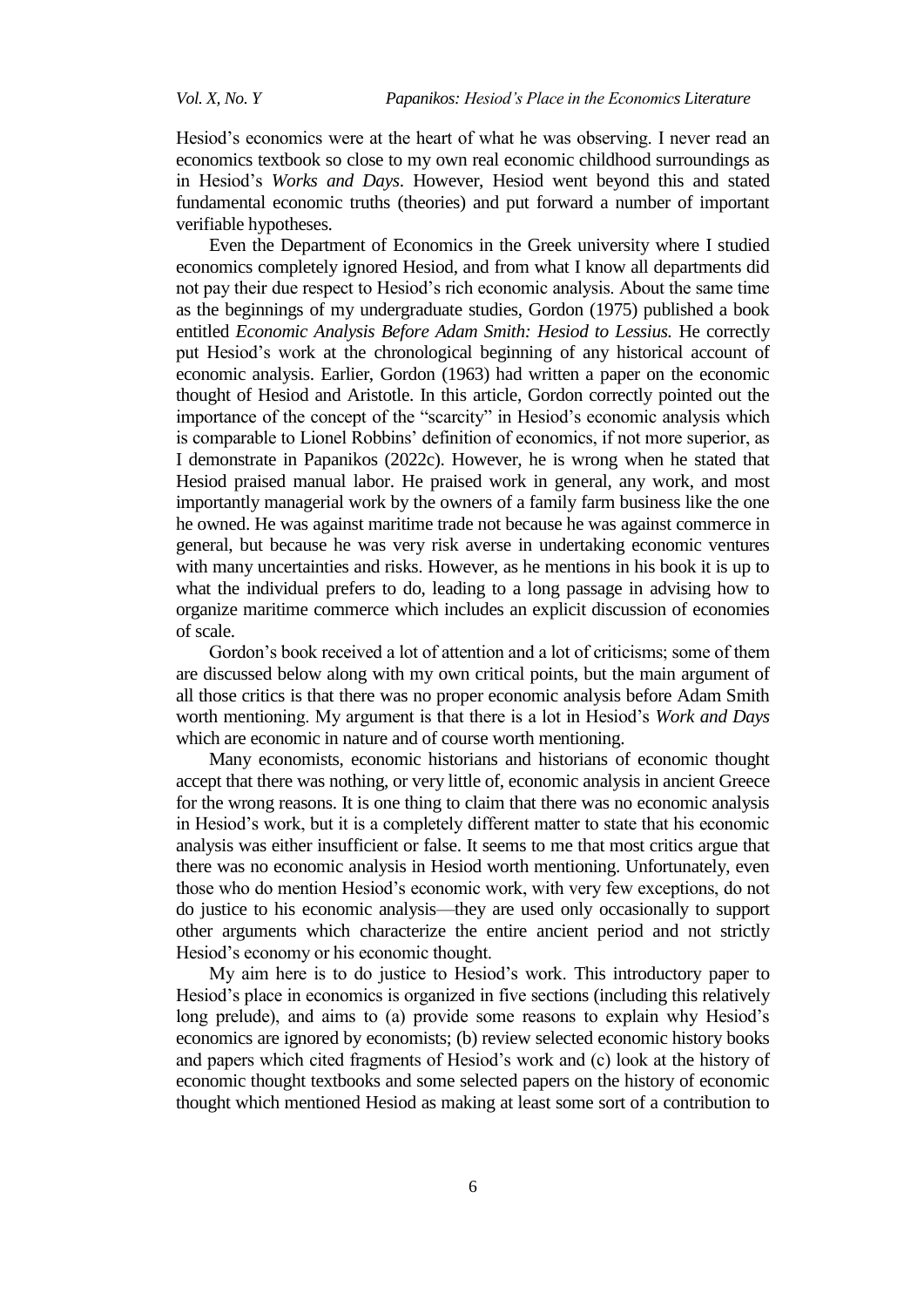economic analysis. The next section (section two of this paper) provides the reasons why Hesiod's work has been ignored by economists. Section three and four examine some of the most known books and papers of economic history and history of economic thought which make at least small references to Hesiod's work and thought. My review of this literature is very critical because I strongly believe that all these writings, to lesser or greater extent, have misused and misrepresented Hesiod's economic analysis. The last section summarizes.

## **The Reasons Economists Have Ignored Hesiod**

l

Most economists ignore Hesiod's economic ideas.<sup>18</sup> Popular economics textbooks never mentioned any of Hesiod's firstly stated economic concepts such as his clear account of scarcity or his description of the accumulation of private property created by labor. Smith's (1776) makes no reference to Hesiod at all, even though he makes three references to Homer. Marshall (1890) who wrote the most popular textbook of the nineteenth century, *Principles of Economics*, did not mention Hesiod's work either.<sup>19</sup> Paul Samuelson's influential textbook of the twentieth century on *Economics* did not do any better either.

Even great historians of economic thought have paid little or no attention to Hesiod's work. Schumpeter (1954) wrote a monumental book on the *History of Economic Analysis* of almost 1,300 pages and cited nothing from Hesiod's work. Even Spiegel (1991), in his book on the *Growth of Economic Thought*, who devoted many pages to ancient Greek economic thought, made only one reference to Hesiod to support an argument which is actually a misrepresentation of Hesiod as I shall explain below in the fourth section of this paper.

<sup>&</sup>lt;sup>18</sup>For me this is intellectually equivalent to philosophers ignoring Plato's and Aristotle's work. Most economists are more aware of Homer rather than Hesiod. Homer has no proper economic analysis, even though in Papanikos (2021b) I have demonstrated that Homer's *Odyssey* referred to ten decision making meetings which resemble business and political meetings today.

<sup>&</sup>lt;sup>19</sup>This is unfortunate because in Book II, Chapter IV Marshall opened up the chapter with a statement which gives no reference at all to Hesiod, but Hesiod's *Works and Days* would have been a good one to support his position. Marshall stated, "In a primitive community each family is nearly self-sufficing, and provides most of its own food and clothing and even household furniture. Only a very small part of the income, or comings in, of the family is in the form of money; when one thinks of their income at all, one reckons in the benefits which they get from their cooking utensils, just as much as those which they get from their plough: one draws no distinction between their capital and the rest of their accumulated stock, to which the cooking utensils and the plough alike belong. But with the growth of a money economy there has been a strong tendency to confine the notion of income to those incomings which are in the form of money; including "payments in kind" (such as the free use of a house, free coals, gas, water), which are given as part of an employee's remuneration, and in lieu of money payments." Hesiod's economy can be considered as a transitional one from a primitive community to more advanced communities which combines both the elements of a pure primitive community and a community with money and division of labour. Marshall's "payments in kind" were one of many ways of compensating labor in Hesiod's times which are explicitly stated in his *Works and Days*.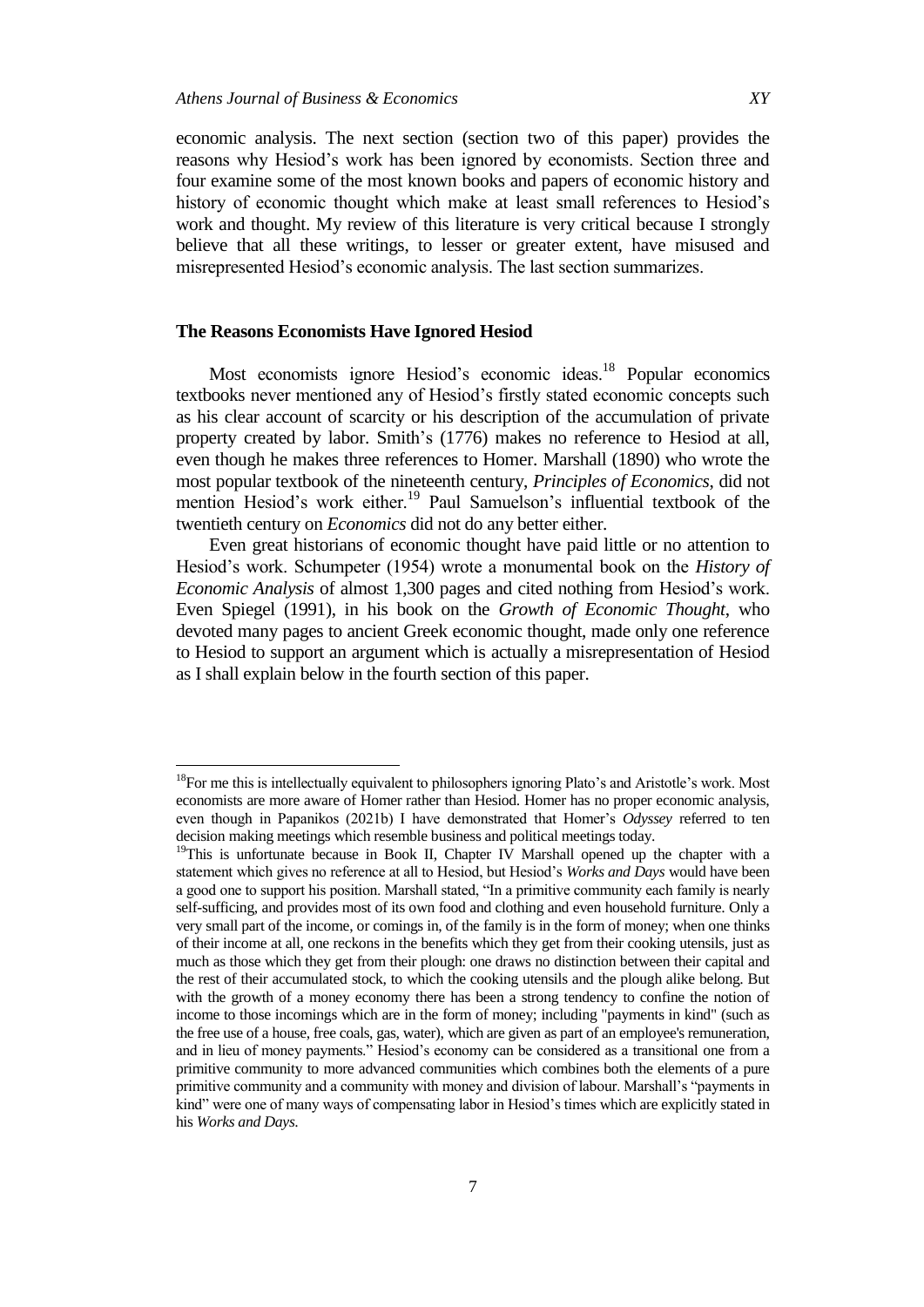$\overline{a}$ 

Finally, economic historians either ignore<sup>20</sup> Hesiod or cite his work completely out of context to support some general arguments about the ancient economy which are misrepresentations of Hesiod's "ideology", economic thought, or most importantly his economy of the eighth century BCE. This part of the economics literature did not present Hesiod's economic ideas or his surrounding economy, but have used some fragments from his work to support an argument about the entire ancient economy, which in some cases included a period of one and half millenniums: from the archaic economy of the tenth century BCE to the fifth century CE. It is like citing a fifth century CE book to describe the one and half thousand years that have followed so  $far<sup>21</sup>$  In addition, most of these references to Hesiod, as shown below in this paper, are literally and metaphorically "lost in the translation".

One particular book is a characteristic example and I will briefly introduce it here in order to put the whole discussion into perspective before I provide my detailed comments on it in section three below. Finley's work on *Ancient Economy* published in 1973 has been widely cited. The book has many contradictions and is based on what I call a "monomaniac ideological framework"<sup>22</sup> which is defined as an attempt by some monomaniac authors to fit all historical and logical "realities" into their framework (model). They end up explaining nothing and Finley's book is a good example of this monomaniac ideology. Finley cited Hesiod's *Works and Days* three times to support some of his general arguments about the ancient economies. He did not present Hesiod's economy or economic thought at all, even though he should have started from Hesiod. If Finley had appreciated the economic analysis of Hesiod, he would not have made so many mistakes in interpreting him. All three citations of Finley are completely out of the context of Hesiod's work and suffer in their English translation as shown below. Despite all this, it is still a recognition that Hesiod did write something about the ancient economies (actually, the economy of the eighth century BCE), which some economic historians, whose works are considered very important by contemporary economists, find worthwhile to cite and comment upon. It is better than ignoring Hesiod's work completely as many have chosen to do.

At this point, the reader might rightly ask why economists have ignored Hesiod's work, if it is as important as I claim here to be? Isn't this illogical? Or

<sup>&</sup>lt;sup>20</sup> Anemiya (2007) wrote a book on *Economy and Economics of Ancient Greece* and had no reference to Hesiod, apart from a chart to indicate the dates of the Iron Age but he did not cite any of Hesiod's work.

<sup>&</sup>lt;sup>21</sup>This is possible because they assumed that growth was very slow or even inexistent in the ancient economies. Or even worse, they claim that the ancients did not have the idea of economic growth. However, Hesiod's theory of economic growth is so relevant to what some twenty-first century economists have used to explain economic growth. This will be the subject of a future research work.

<sup>&</sup>lt;sup>22</sup>Finley has a model in his mind, based on Max Weber and Karl Polanyi; hardly one can consider them economists. They emphasize status as opposed to social classes to explain a relatively large period of ancient economic development. As far as Hesiod's economy is concerned, social classes played a very important role and status is not even mentioned as this is implied by Finley and others likeminded. If the reality does not fit their status-based model, they are exemptions rather than the rule. I guess Hesiod is an exception, but Finley cited him to verify the rule. Either he made a bad choice or he had a bad model in mind. I believe the latter is the case.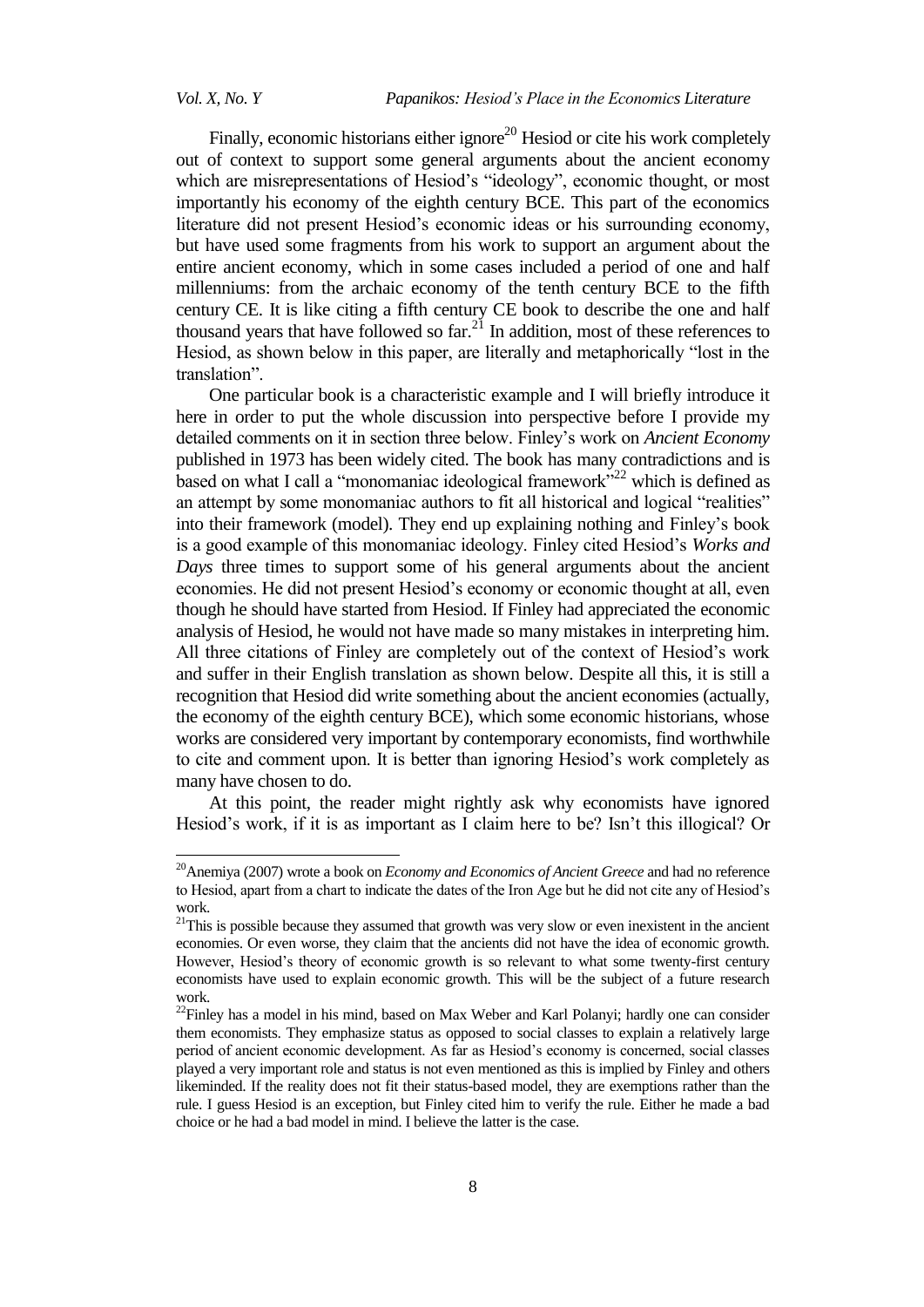what economists would say, irrational. I offer the following "rational" explanations. Firstly, as all human beings, most economists prefer style to substance.<sup>23</sup> It is a matter of choice and economists, as all individuals, are free to choose. Homer has dominated the minds and thoughts of educated people around the globe. Most economists have read Homer's work rather than Hesiod's writings which are more relevant to economics. $24$  It minimizes their transaction costs of making their writings look sophisticated and deeply rooted in history of western thought.<sup>25</sup> Throughout history, Hesiod has always been, and still is, in Homer's shadow. It is true that myths and fictional stories are more popular to a wider audience and unfortunately many economists belong to this "wider" audience as far as economic history and history of economic thought are concerned. The "mechanization"<sup>26</sup> of economic analysis, which is more than welcomed, must first clearly state the *ceteris paribus* conditions which may not be the same in time and space.

The masses of ignorant and not so ignorant people prefer pleasurable myths to the sour facts of reality; so much so that the study and field of economics was called a dismal science by the well-known nineteenth century historian Thomas Carlyle. Most people find economics boring and many economists, especially Nobel Laureates, have tried hard to make it entertaining, at a price of course, because they sell their popular, so-called books usually at various crowded selling stands as in airports along with some popular fiction books; both are good to make

 $23$ I consider most of the models of General Equilibrium eloquently stylish. These models are very useful only for those economists who know how to use them.

 $^{24}$ Finley (1973) cited five times Homer either his work or his period and three times Hesiod. He calls the period Homeric and not Hesiodic even though the former refers to a period three centuries earlier and Hesiod refers to his period circa eighth century BCE. He compares Hesiod's economy with all the economies thereafter in ancient times instead of comparing Hesiod's economy with all the economies that have followed thereafter in his own place. For example, Hesiod's village economy of the eighth century BCE had the same market development as the same village had up to the mid of the twentieth century CE which of course is different from the market economy of the USA economy of the same period. I state these as one or two examples of the many fallacies and contradictions of the book.

 $25$ It should always be kept in mind that academic economists are rational human beings and as all academics want to achieve one or more objectives (tenure, better institutions to be employed, funded projects, sell their textbooks, get a Nobel Prize etc.) subject to the minimum possible effort. Citing Homer and not Hesiod minimizes the effort. Similarly, citing the economics of Aristotle and Plato minimizes their effort as well because understanding the better economics of Hesiod requires effort. All these fit well with the rational model of economics about individual behavior.

 $^{26}$ By "mechanization" I mean that like machines some economic models are assumed never to make mistakes and there are always "solutions". I am not against the use of mathematics in economic analysis which are everywhere as I have demonstrated by those economists who have been awarded the Nobel Prize in Economics which might be called Nobel Prize in Applied Mathematics (Papanikos 2020a). I know that even the best machines fail, but economists should continue to build such ―machines‖. One of the best engineers of building such mechanical modes was Robert Lucas. In his excellent paper, "On the Mechanics of Economic Development," he constructs such well "lubricated" machines, but acknowledges previous "engineers" such as Solow and Denison. Lucas  $(1988, p. 6)$  wrote, "The example, or model, of a successful theory that I will try to build on is the theory of economic growth that Robert Solow and Edward Denison developed and applied to twentieth century U.S. experience." This is very similar to what I argue about Hesiod. He developed a model and applied it to his own reality.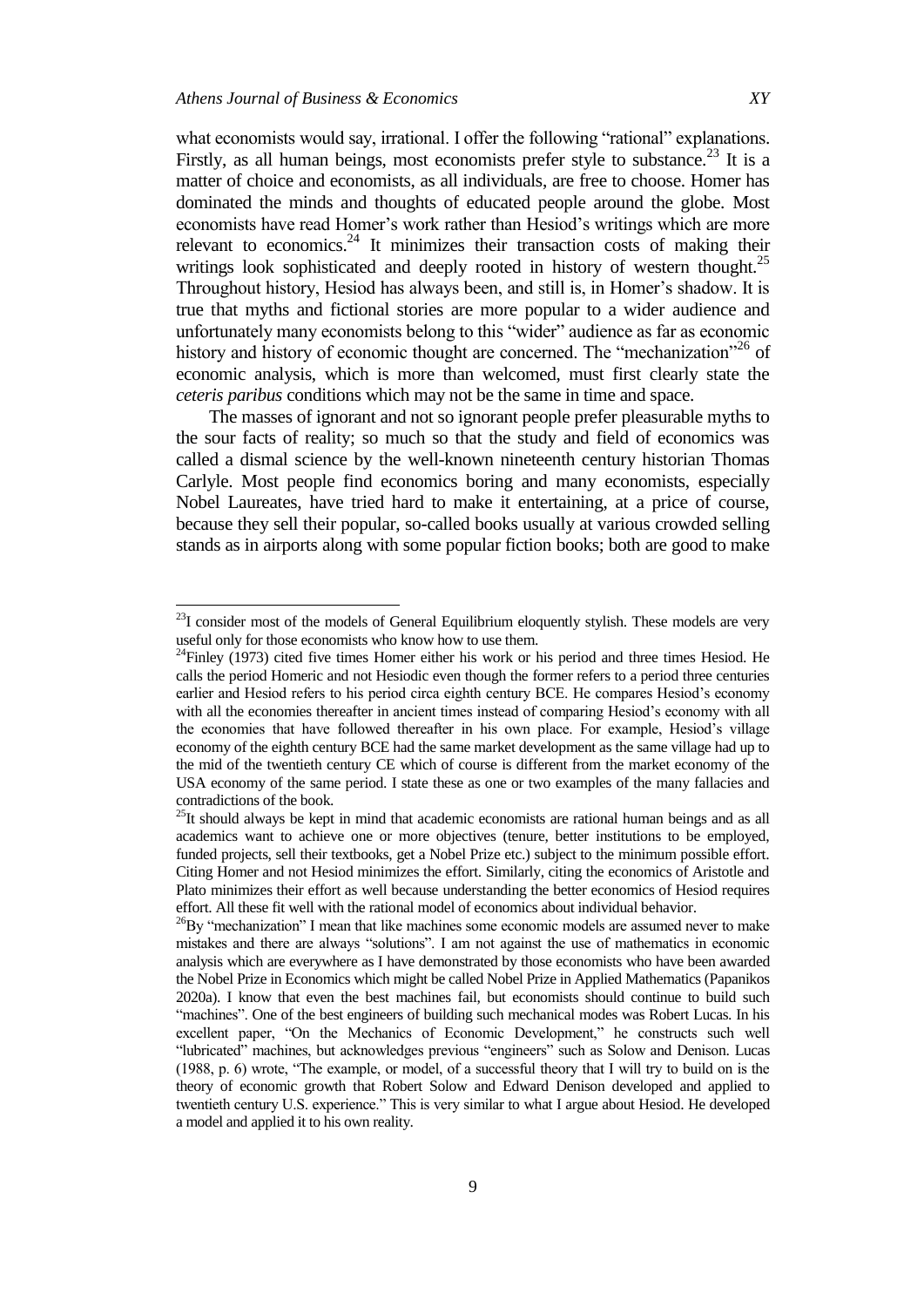travel entertaining and these economists are very rational and very logical human beings. Hesiod and Homer did the same thing.

Homer was good in entertaining the masses. Even in antiquity, in an alleged contest between Hesiod and Homer, the masses "voted" for Homer, but the rulers gave the prize to Hesiod for the (economic) usefulness of his poetry (Uden 2010, West 1967). I guess the rulers were most probably made up from the same material as Plato's philosopher kings. The mere fact that they organized an educational event of a poetry contest is by itself an attestation of what they were made of. That people prefer myths to truth and "easy" knowledge to acquired knowledge by hard work was well known in antiquity. Thucydides made a comment that he wrote history for those who prefer truth to amusement. $27$ 

Secondly, economists and economic historians have chosen to ignore Hesiod's works most probably because it was written in the form of a poem which was the standard method of writing a didactic book at the time, as I explained in the introductory section of this paper. Some economists prefer a pragmatic analysis of real economies; they associate poems with myths and fictions and thus choose not to read Hesiod's book on *Works and Days*. It is consistent with the economic theory of minimizing the cost of extracting information. If it is a poem, then it cannot be an economic analysis. The fact that many referred to Hesiod's works as didactic poetry and to Hesiod himself as a poet did not help either. $^{28}$ Hesiod suffered and suffers from this "bad reputation" effect. An economic explanation of this type of market failure can be found in the theory of asymmetric information or the "Market of Lemons" developed by Akerlof (1973). Economists prefer the "lemons" of the economic analysis of Homer to Hesiod's well-run machine of explaining economics. It is another market failure which unfortunately cannot be corrected by any intervention! At least in the very long medium-term.

Thirdly, one should blame *Works and Days* itself. It is not a well written book in terms of its structure. It requires herculean abilities in reading to put all its material into a systematic order; especially if an economist were to read it. West (1988, p. xv) stated, "It must be conceded that the *Works and Days* is a disorderly, often rambling text. It looks as if Hesiod several times extended its scope and added new sections, coming to conceive of the poem as a general compendium of useful advice."

I agree with West that it is quite possible that the *Works and Days* was revised many times and new editions would come out on various occasions. This supports the argument that *Works and Days* was a textbook or a didactic book. All popular contemporary textbooks are continuously revised and new editions are coming out to satisfy a different clientele.

 $27$ I have examined in Papanikos (2020b) this important Thucydidian distinction between myths and substance as applied to pandemics. Many myths surrounded the ancient Athenian pandemic of 430 BCE as is the case with the current COVID-19 pandemic.

<sup>&</sup>lt;sup>28</sup>For example, West (1988, p. xiv), in his introduction of the English translation of Hesiod's works, stated, "Hesiod is writing a poem, not a technical manual." It is true that Hesiod did not write a technical manual (with the exception of detailed technical details how to construct a plough) of agriculture works which is what West refers to, but he did not write a poem either. He wrote an economics manual as explained above.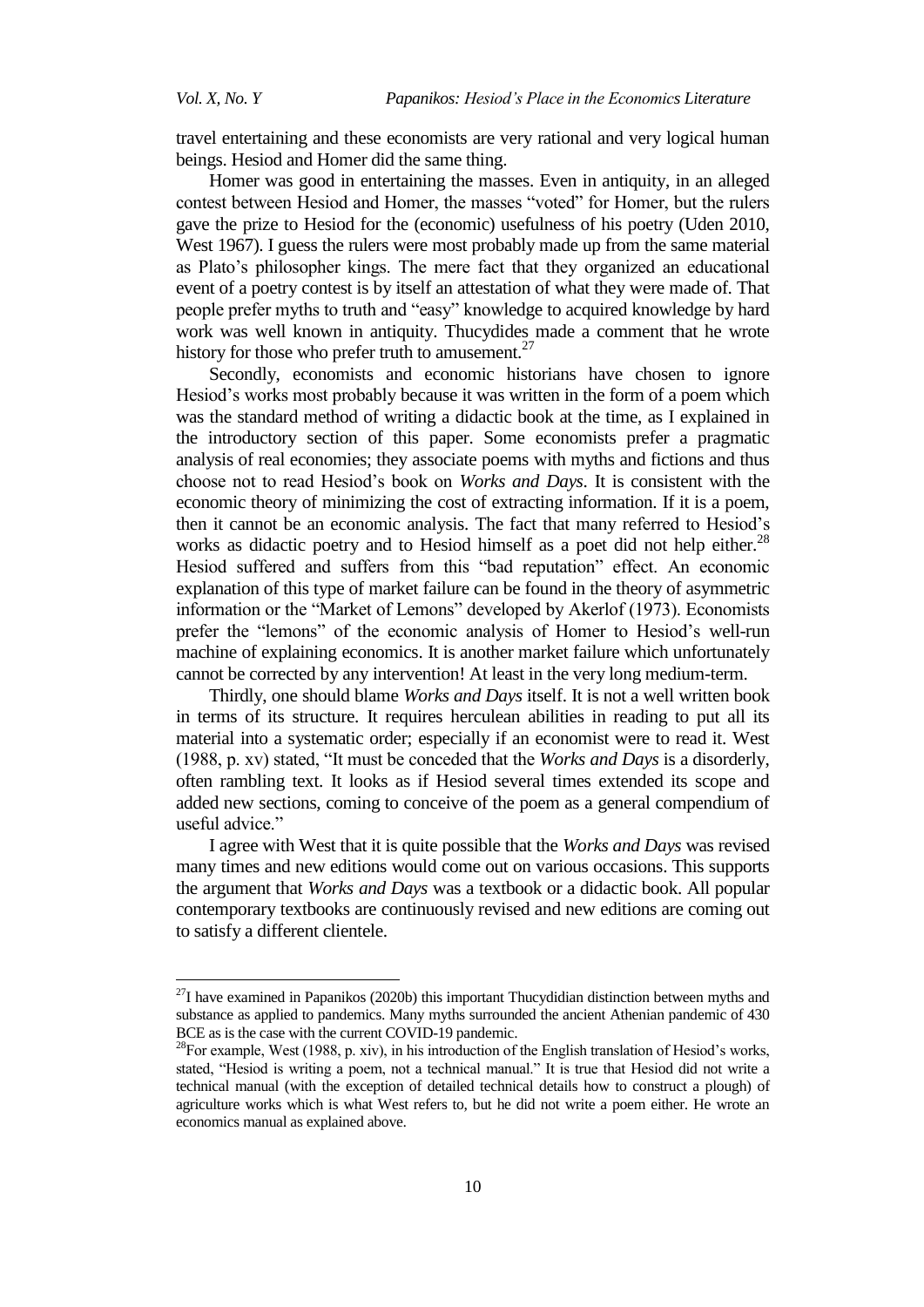The structure of *Works and Days* is such that is suitable for reciting some parts or the entire work on various occasions.<sup>29</sup> I always wondered whether on such occasions there was the possibility of questions and discussions. In the alleged Euboea contest between Hesiod and Homer, the kings asked questions to both of them before they decided. Their answers affected the kings' decision.

There are many examples in *Works and Days* which show that Hesiod is carried away and the message does not come out clearly, at least to contemporary readers.<sup>30</sup> The book should be re-organized by reshuffling the verses back and forth to make the reading, and primarily the understanding, easier for contemporary economists. This is a task for further work and is not taken here.<sup>31</sup> Also, as mentioned above, an English translation for economists is required because the existing ones are done by philologists and classicists obscuring Hesiod's important economic analyses. West's translation is good, but not good enough for an economist. After all, he considered Hesiod as a poet not an economist, as I do here in this paper.

In sum, very few historians of economic life and economic thought, and even fewer theoretical economists have paid any attention to Hesiod's work. Even those who did, had only a cursory and careless look at his work. An example is the wellcited work by Finley which makes three citations of Hesiod's *Works and Days*. These three citations are examined in the next section of this paper along with some other economic historians who have cited Hesiod's works. My criterion of selecting them is the popularity (the masses of people who read them) of their publication and not their substance. Applying the popularity criterion, I also include well known journals and publishing houses.<sup>32</sup> These are the journals that the masses of economists read with religious zeal, similar to Hesiod's worship of Zeus and other Gods of the Greek Pantheon, who, Hesiod himself, so smartly created. Economists have created their own Gods of Journals and they worship them. After all, economists themselves are mortal human beings as Hesiod would have said!

The mere fact that the great mass of economists read these papers published in prestigious journals as well as citing them does not imply any irrational behavior. Economists, as all human beings, are rational and they want to publish and cite papers in good journals because it minimizes the cost of being accepted by their universities and future employers. I have exploited this "fakeness" of economics research many times in my career at the national and the European level. When I

 $29A$  long time ago, when I was teaching introductory economics during my graduate years, along with the chair of the department we did a comparative study of all popular and not so popular introductory textbooks of economics. I do not remember how many books we compared, but we were amazed by the similarity of their structure. They all looked the same.

<sup>&</sup>lt;sup>30</sup>Particularly I have in my mind Hesiod's fable of the hawk and the nightingale. It takes some patience to understand what Hesiod really meant, which is that in the animal world there is no justice, but the human race cannot survive without it.

<sup>31</sup>Actually, there are two ways of reading Hesiod's *Works and Days*. The first is by citing some characteristic fragments of the work and the second by reshuffling the verses to conform to a specific concept, i.e., the scarcity issue.

 $3^{3}$ The popularity of a theme in history is what is history all about as I explained in my book on history (Papanikos 2020c). Also, how history is used as a tool of policy making in the European context has been examined in Papanikos (2005, 2006) and Papanikos and Pappas (2006).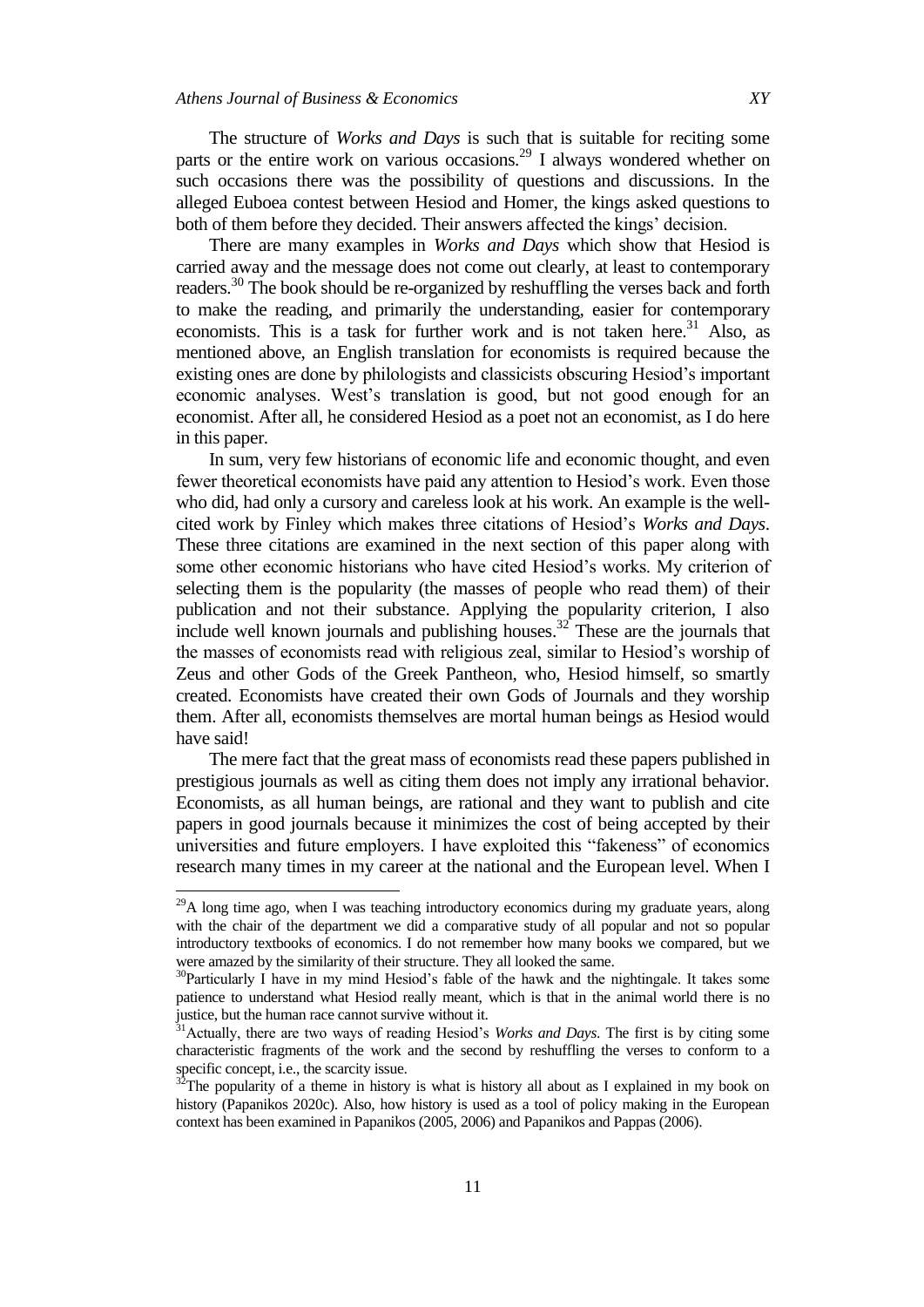*Vol. X, No. Y Papanikos: Hesiod"s Place in the Economics Literature*

wanted to support my prior (pre-determined) and very rational position, I was always able to find a "good" paper in a prestigious economics journal and this way I could silence my "opponents". I preferred Nobel Laureates, because the silence of my opponents made an even greater "noise". This way, I was also maximizing my utility function, subject to the minimum required effort. I do recommend this to my fellow economists, especially to those who aspire to become policy-makers. I should warn the reader that this approach does not apply to economists who serve as business consultants. Business people do not like very much the immunization of any criticism that the *ceteris paribus* assumptions provide. If you want to become a business consultant, then you better start with Hesiod's *Works and Days*. You can make a lot of money!

#### **Hesiod and Economic History**

There are many economic history books and papers which used Hesiod's *Works and Days* as a testimony of the structure and development (growth) of the archaic or even the entire ancient economy. This section consists of an eclectic review of a few contributions to this literature of economic history that used Hesiod as a source.

One of the most influential books on ancient economy of the last century was Finley's *Ancient Economy*, first published in 1973. It is well cited in the mainstream economics literature. Morris (1999, p. xi), in his introduction of an updated edition of Finley's work, wrote, "... but by the 1970s he was the *central figure* in rethinking ancient social and economic history, and the Ancient Economy cemented the new structure. In essence it redefined the terms of the debate" (italics added).

Lowry (1979) calls Finley, "[O]ne of the most *prolific* writers on the economic history of the ancient Greek world is the classicist and ancient historian" (italics added). As will be clear from my criticism of Finley's treatment of Hesiod, his work is prolific (quantitatively productive), but as the ancient Greeks would say, the good is not in the many, but the many in the good, "ούκ ἐν τῷ πολλῷ τὸ εὖ, άλλ' έν τῷ εὖ τὸ πολύ". I think Finley's work was lost in the quantity.

Lowry (1979) himself, to prove the prolific nature of Finley's work, gave fourteen references of his work including one with the characteristic title, "The Use and Abuse of History"! At least Finley did have what Chilon of Sparta, one of the seven sage men of the archaic Greece, said: know yourself, "γνώθι σαυτόν". Finley definitely did abuse Hesiod's work! In general, his main thesis was that contemporary economic analysis is not applicable to the ancient world (1000 BCE to 500 CE) and therefore does not apply to Hesiod's economy and his textbook of economics which is what the *Works and Days* actually is. In this paper, the focus is on Finley's abuse of Hesiod and not his theory of economic history. This relatively small monograph by Finley made only three references to Hesiod's works with regards to (a) poor people and poverty; (b) labor and the working class; and (c) family size. All three are problematic to say the least. These three references are examined below.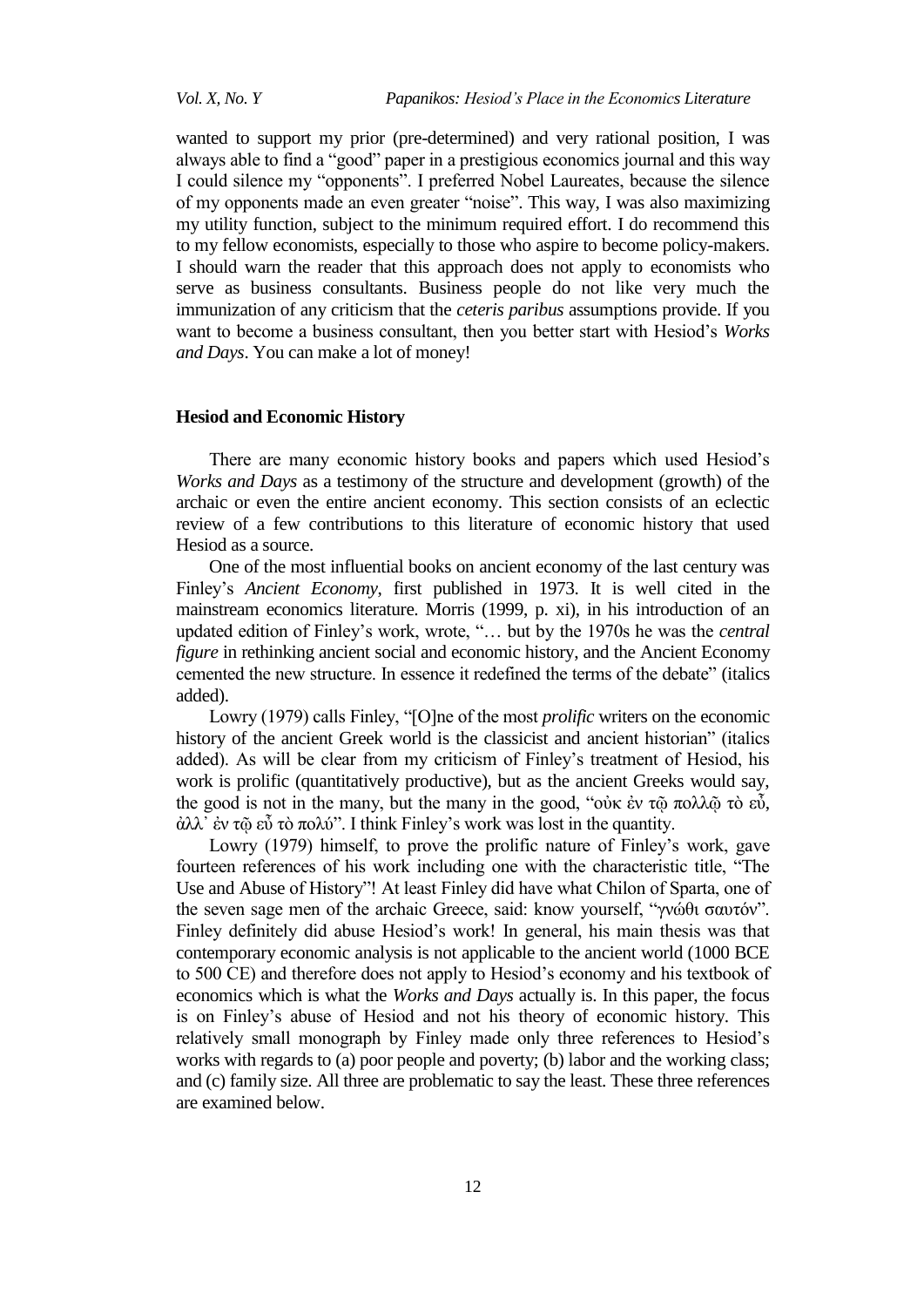#### *a) Hesiod on Poor People and Poverty*

The first of Finley's citations is made in chapter two of his book entitled ―Orders and Status‖. Finley (1973, p. 39) said:

The very poor aroused little sympathy and no pity throughout antiquity. "Give to one who gives, but do not give to one who does not give" advised the poet Hesiod in the seventh century B.C. [Works and Days 355] and Hesiod, of all ancient writers, was no mere mouthpiece for upper-class values. What was lacking was a sense of sin.

A number of comments must be made on this really disappointing citation of Hesiod's work. Firstly, Finley's claim that Hesiod was not a "mere mouthpiece" for the upper-class values is wrong. Actually, he was the most sophisticated mere mouthpiece of his class: the upper class. This shows that Finley did not understand even Hesiod's social and economic class. Hesiod was a member of the upper class and he cared very much about his class and not so much about his "status" in society. The upper class did not include the basileis (kings and judges) of Thespies. They and their families belonged to aristocracy.<sup>33</sup> The upper class of Hesiod's time, as in Solon's time two centuries later, was divided. Hesiod represented the upper class that believed in justice and peace. On the other hand, his brother, we can infer from what Hesiod stated, represented the corrupted members of the upper class.

From a class analysis point of view, *Works and Days* does not examine the class conflict between rich and poor or upper class and lower class, but looked at the conflict between those members of the upper class who wanted fair (just) rules of economic $34$  competition and those who thrived on corruption and bribery. Hesiod did not want to overthrow aristocracy, but to make them honest. As I have explained in my book about the current social situation in Greece (Papanikos 2014), nothing has changed since Hesiod's times in Greece. As in Hesiod's era, still today in Greece, the parasites, like Perses, rule Greece by bribing the archons (the executive and the judiciary). In other words, Hesiod wanted a different value system to be followed by the upper class and the basileis who at the time were also the judges. There was no separation between the executive and the judiciary.

However, isn't the above analysis actually true for any society for any of its classes? There are bad and good members of any class.<sup>35</sup> Unfortunately, there are many economists, anthropologists, sociologists, political scientists, social scientists in general and of course philosophers who identify the concept of the social category "upper class" as being almost synonymous, if not tautological, to

l

<sup>&</sup>lt;sup>33</sup>The same social structure appears in Homer's Odyssey. Aristocracy was one class but here was an upper class which owned productive property or were merchants. Hesiod himself acknowledges that people can make money through shipping but considered as a very risky business to pursue.

 $34$ The reader must always keep in mind that Hesiod was an economist and all his analyses refer to economic issues. The difference with his brother was an economic one. It was about their inherited private property.

<sup>&</sup>lt;sup>35</sup>This dichotomy of good and bad is everywhere in Hesiod's works: bad and good men, bad and good judges, bad and good women, bad and good workers, etc.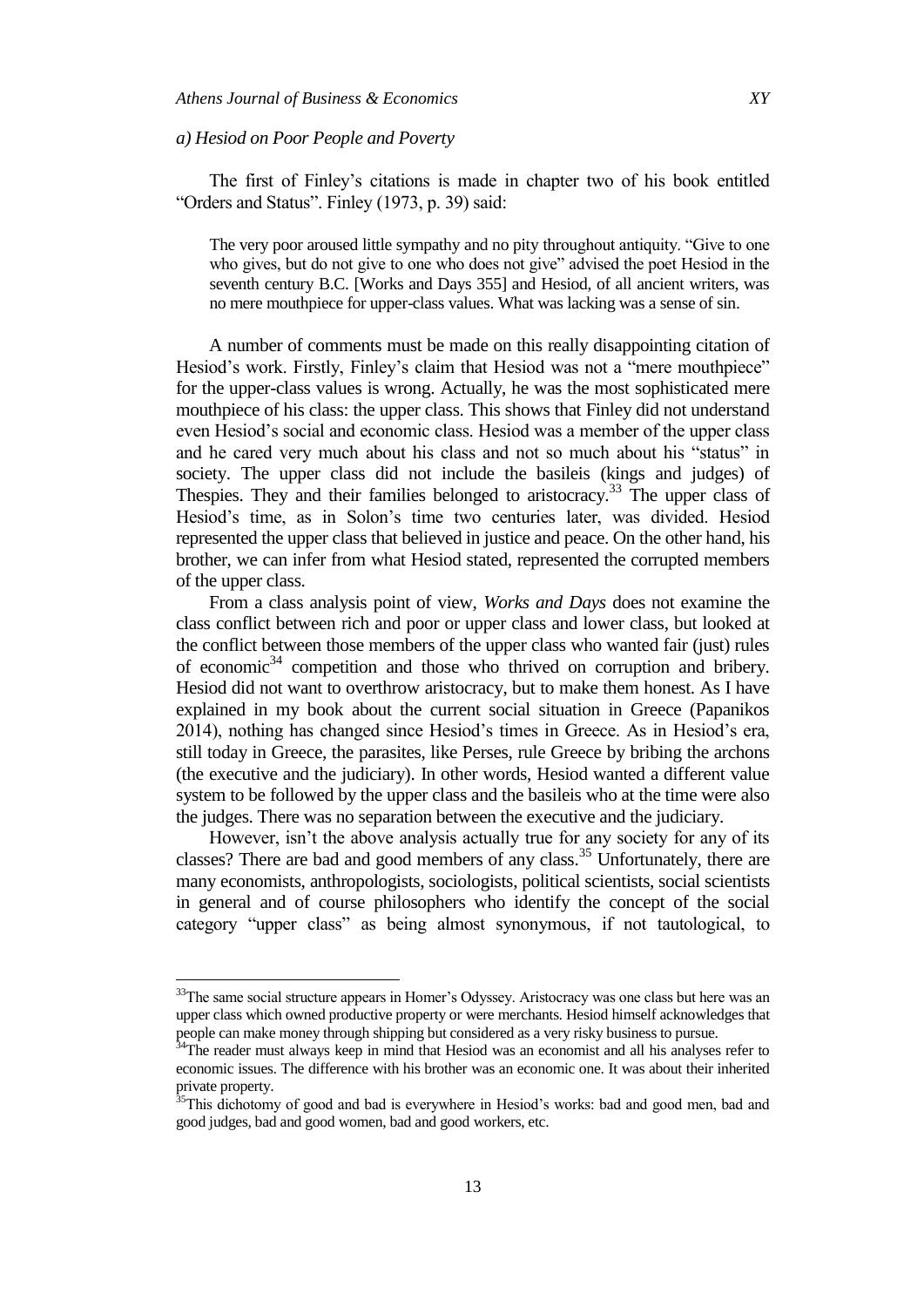corruption and unethical behavior. These "pseudo-progressive"<sup>36</sup> scientists not only are flatly wrong, but they have undermined their own cause of changing society towards a more moral human society.

Finley cites Hesiod on poor people and poverty completely out of context. There are many parts in the *Works and Days* which clearly state the ideology and the practical dimensions of Hesiod's position on poor people, poverty and giving. Finley used the above citation from Hesiod to support his argument that wealth and property was welcome in ancient times, and to prove his case that poor people were not sympathetic in ancient world. It is true and there are many and better fragments of the *Work and Days* which clearly show Hesiod's position on wealth and income. After all, contrary to what Finley stated, Hesiod was a mere mouthpiece of the upper class and this class wanted profits, money (income) and property (wealth) as Hesiod had so eloquently stated. Hesiod did not mention status as Finley would like him to have done to fit his model. However, Hesiod wanted fair profits with justice and peace.

On the issue of poverty, Finley was flatly wrong. He interpreted the citation as Hesiod suggesting not giving to the poor people. The above excerpt from Hesiod is cited out of context because Hesiod talked about not giving to stingy members of his own class and not to the poor. In other words, do not give to people who have money and can afford to give (loan) to you, but they do not because they are tightfisted. This is obvious from the entire text of *Work and Days*, but most importantly from the previous line which Finley had chosen to ignore. This is what Hesiod said in the *Works and Days*:

And give to those who give and not give to those who do not give One gives to those who give, but not to the ones who do not give καὶ δόμεν, ὅς κεν δῶ, καὶ μὴ δόμεν, ὅς κεν μὴ δῶ. δώτη μέν τις ἔδωκεν, ἀδώτη δ' οὔτις ἔδωκεν [354-355]

The reader should remember that Hesiod wrote a textbook, i.e., a didactic book and gave concrete advice on what people should do in managing their economic affairs. In this context, we should interpret whatever Hesiod wrote in his book. The critical word of the above quotation is the beautiful word "άδώτη" which means those who do not give even though they have the means to give, i.e., stingy persons and not poor people because the poor cannot give because they do not have anything to give. A poor person cannot by definition be "άδώτης". These two lines refer to borrowing and lending and not giving something for free such as a philanthropic donation (gift) to the poor as is evident from the few lines preceding these two verses.

Thirdly, Hesiod made a clear distinction between lending money and giving money for philanthropic purposes. Hesiod considered free giving as part of one's utility function; an act that brings delight and joy:

If someone wants to give, even many gifts,

 $\overline{a}$ 

he pleases himself and his heart is full of joy

<sup>&</sup>lt;sup>36</sup>Many so-called Marxists consider corruption as being in the DNA of capitalism and bourgeois class. They are wrong!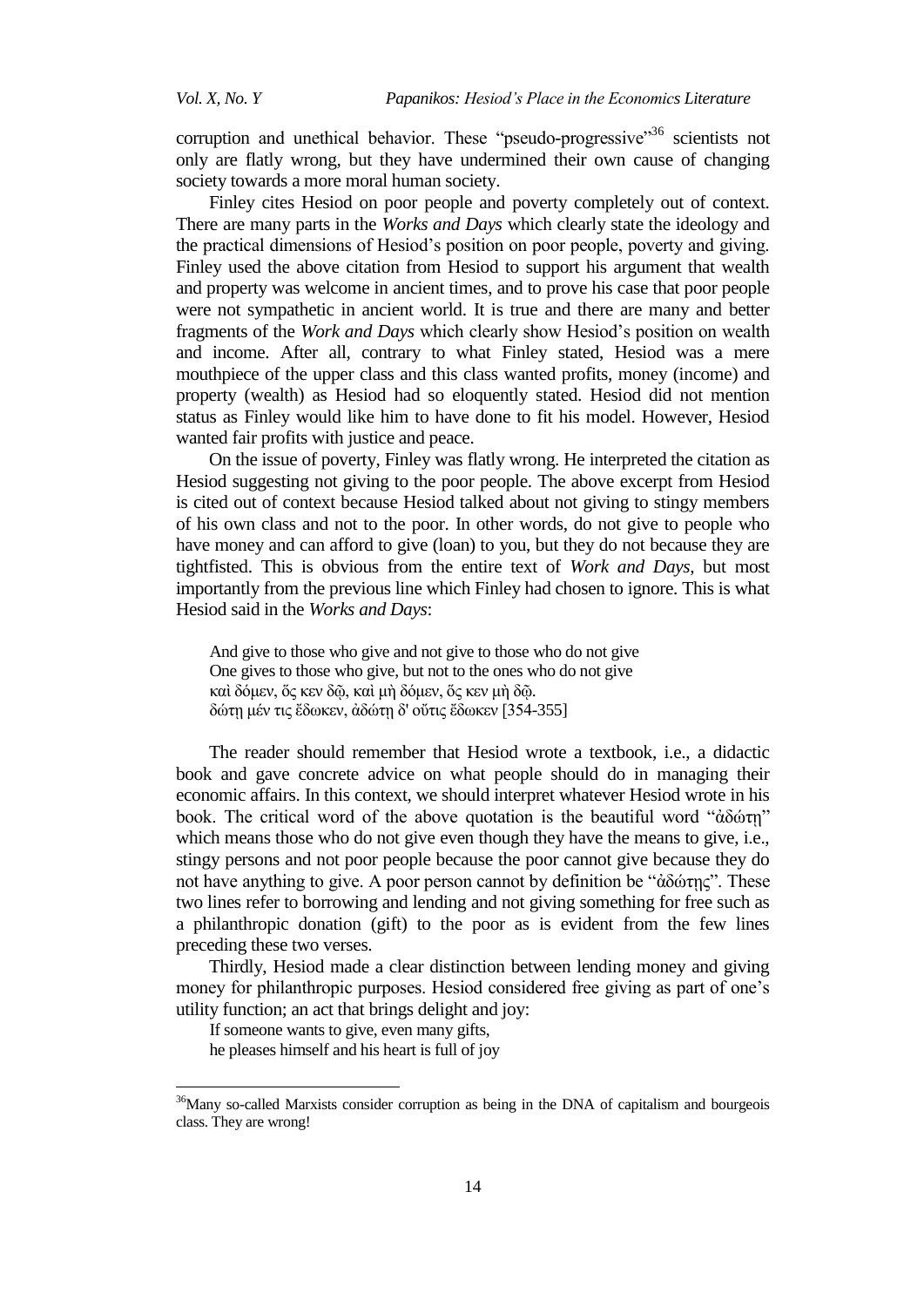ὃς μὲν γάρ κεν ἀνὴρ ἐθέλων, ὅ γε, κεἰ μέγα δοίη, χαίρει τῷ δώρῳ καὶ τέρπεται ὃν κατὰ θυμόν [357-358]

The word of essence here is the gift (τῶ δώρω). In this verse, Hesiod talks about free giving and not loaning money or other valuable things. Hesiod's advice is to give gifts if this is what satisfies the giver. This is exactly how economists explain such giving. People give because "giving" maximizes their utility function. Hesiod uses the verb "τέρπεται" which is still used in modern Greek and means deriving pleasure or satisfaction or happiness or any other word which modern economists use to describe the meaning of a utility function.

Fourthly, on the poverty issue, Hesiod's position becomes even more unambiguous and contrary to what Finley thought Hesiod said. Hesiod wrote:

never dare vituperate the catastrophic and stressful poverty of men, the eternal Gods gives it. μηδέ ποτ' οὐλομένην πενίην θυμοφθόρον ἀνδρὶ τέτλαθ' όνειδίζειν, μακάρων δόσιν αίεν έόντων. [717-718]

This definitely does not support Finley's claim that, "the very poor aroused little sympathy and no pity throughout antiquity." At least this is not the case in Hesiod's work; he held exactly the opposite view. He believed that poverty is not people's fault. Gods (bad luck) send poverty. This is consistent with his opening remarks of the *Works and Days* on the power of Gods (bad or good luck) where he stated:

easy strengthen someone, easy the powerful harm easy the eminent diminish and raise the invisible easy straightening the unfair and humiliate the arrogant ρέα μεν γὰρ βριάει, ρέα δε βριάοντα χαλέπτει, δεῖα δ' ἀρίζηλον μινύθει καὶ ἄδηλον ἀέξει. ρεΐα δέ τ' ιθύνει σκολιον και άγήνορα κάρφει [5-7]

What a better statement to his fellow upper-class members that they are blessed and not talented because Gods had decided to make them powerful and eminent, but they must be humble and fair because Gods could as well destroy them. The new political trend of the "Tyranny of Meritocracy" (Sandel 2020) explains the success of some individuals in society along the above lines taken from Hesiod's *Works and Days*, but not citing Hesiod's work. I think that good luck can be considered as tautological to Gods' intervention in human's lives.

Fifthly, there is a strong exception in Hesiod's work. Poverty should not be the result of idleness, and again this is a warning to the upper-class members. Hesiod was a strong critic of the people (like his brother who was a member of the upper class) who did not work and therefore they were "poor", i.e., they begged to their neighbors, friends and relatives to borrow the means of life. Even in this case Hesiod informs his readers that even in these cases of idleness, people including Hesiod himself would give, but would not do it repeatedly. This very much relates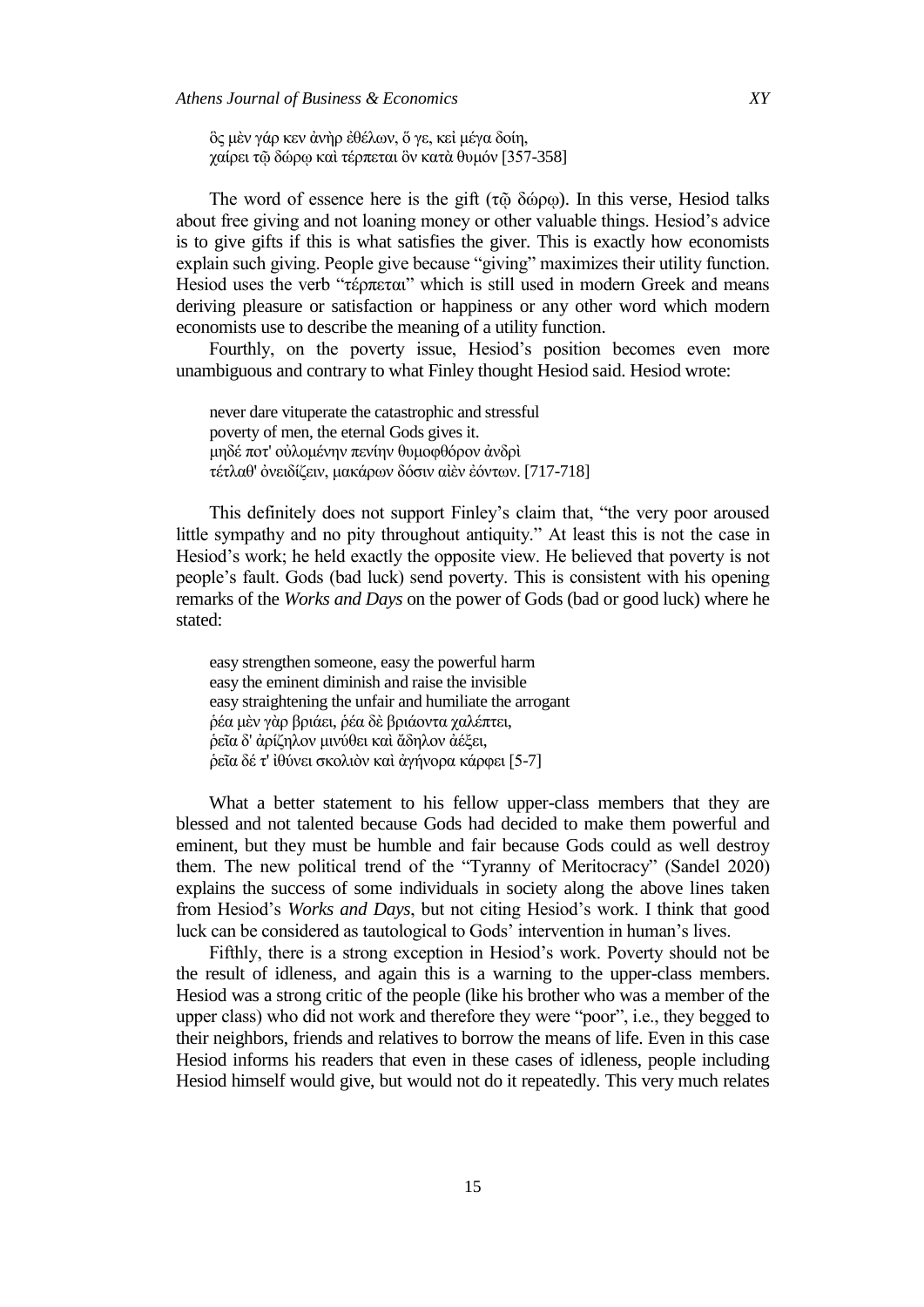$\overline{a}$ 

to Hesiod's theory and ideology of labor and working class which Finley claims that Hesiod lacked.

## *b) Hesiod on Labor and Working Class*

Hesiod's ideology was very clear: only honest labor and work should be used to increase wealth and private property. Finley (1973, p. 81) claimed otherwise. In chapter three of his book on "Masters and Slaves", he wrote:

The nature and conditions of labour in antiquity precluded the emergence of such general ideas, as of the idea of a working class. "Men never rest from toil and sorrow by day, and from perishing by night" said Hesiod (*Works and Days* 176-178). That is a descriptive statement, a statement of fact, not of ideology; so is the conclusion, that it is therefore better to toil than to perish, and better still to turn to the labour of slaves if one can.

A general comment must be made about the idea of a working class. In Hesiod's *Works and Days* and in *Theogony* there is not a single reference to slaves (δούλος). There is a clear reference to workers and how they should be employed, but his work was not about them. His book dealt with the upper class and not with working people that did exist, but not in such numbers as to form a mass of working class. Did Finley want Hesiod to talk about something that did not exist? Hesiod chose otherwise. Hesiod's exact verses are as follows:

Now it is the iron race; never a day passes without toil and pain, not a night without perishing νῦν γὰρ δὴ γένος ἐστὶ σιδήρεον• οὐδέ ποτ' ἦμαρ παύονται καμάτου και οιζύος, ουδέ τι νύκτωρ φθειρόμενοι [176-178]

Finley had again cited something out of context. Hesiod compares his age with the preceding Golden Age. Hesiod's depiction of Iron Race is harsh because his book is didactic. He lives in the Iron Race and he wants to change humanity's future course because he was a strong believer (ideology) that in any social system, good and bad co-exist. His ideology (morality) tells him that the long-run survival of the human race should be based on peace, justice and honest work to solve the problem of scarcity, i.e., acquiring the means of living and accumulating wealth. Hesiod had a very simple ideology: he glorified work.<sup>37</sup> He thought only honest work of free men can create wealth; wealth which will last. This is the central thesis of his book and this is the reason why the word "work" appears in the title of the book. It is about work, all kinds of honest works of his time and there were many, too many actually, including the general categories of those who worked in the primary sector as he did, those who worked as artisans and those who were engaging in commerce with an emphasis on maritime trade.

<sup>&</sup>lt;sup>37</sup>There are many references to Hesiod's work which state that Hesiod either supported manual labor and/or agricultural work. This is not true.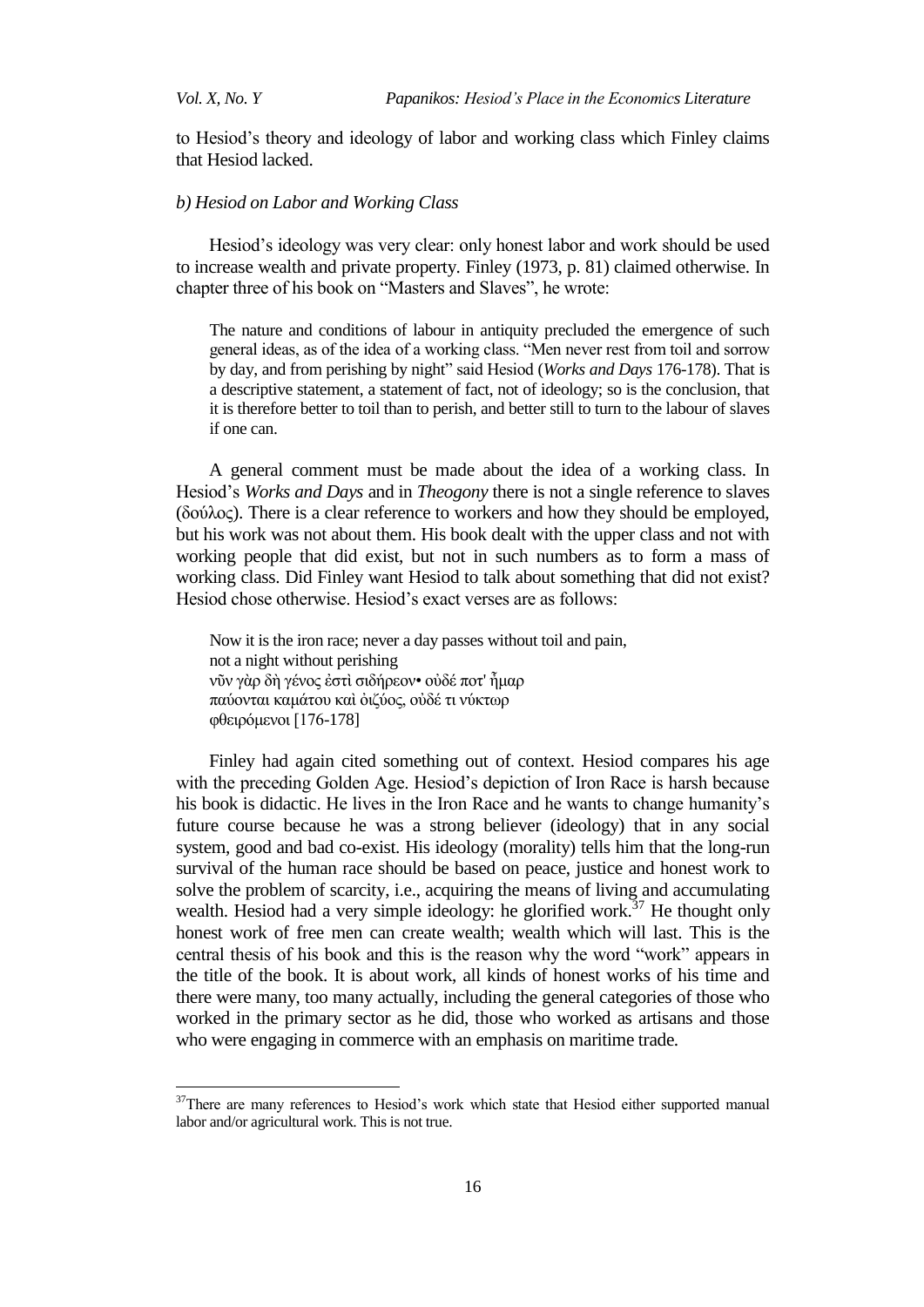Hesiod's ideology about work is consistent with the labor theory of value. He thinks that wealth is produced by hard work which includes the management of one's family business. How much more clearly could Hesiod express his ideology than in the following verses:

if your soul inside your mind craves wealth, do as I say, and one work after another work do σοι δ' εί πλούτου θυμος έέλδεται έν φρεσιν ήσιν, δδ' ἔρδειν, καὶ ἔργον ἐπ' ἔργῳ ἐργάζεσθαι [381-382]

This is an ideological statement. Wealth is important as long as this is what people desire. Hesiod's economic model is very clear. The model has an objection function which is the maximization of a utility function based on many elements, including wealth. There are two constraints or means to achieve this. Firstly, at the level of the individual, the time spent throughout the year on well-planned work is necessary. Hesiod proposes such a plan day by day throughout the year. "Days" is a term which is included in the title of the book along with "works". Secondly, at the social and political level, the upper class (social) and the archons (political) must provide peace (stability) and justice. It is then that societies blossom. Honest wealth accumulation is desirable, but it can be done only through honest work. This requires institutions which promote justice and peace. I do not know if Finley was correct about the ideology of ancients, but he was definitely wrong about Hesiod's ideology. It is unfortunate that Finley cited him to prove his case for the entire ancient world. He should have looked for a "better" citation to support his claims.

# *c) Hesiod on Family Size*

The third citation of Hesiod is when Finley made a point about the one-child attitudes of the ancients. Finley (1973, p. 106) in chapter four of his book on "Landlords and Peasants" wrote:

What Hesiod said, in his characteristic fashion, in the seventh century B.C. remained valid for the whole of ancient history: "There should be an only son to feed his father's house, for so wealth will increase in the home; but if you leave a second son you should die old." [376-378]

This is an egotistical scientific statement, "... remained valid for the whole of ancient history." In other words, Finley found something in Hesiod that remained true for more than one-thousand years. This was revealed by Hesiod! What a contribution! Unfortunately for Finley's work and Hesiod's fame, this was not the case. What Finley translated is the following three verses of the original text:

Only one child should be maintaining the family business Because this way wealth increases in the estate Dying old another child must be left behind μουνογενής δε πάις εἴη πατρώιον οἶκον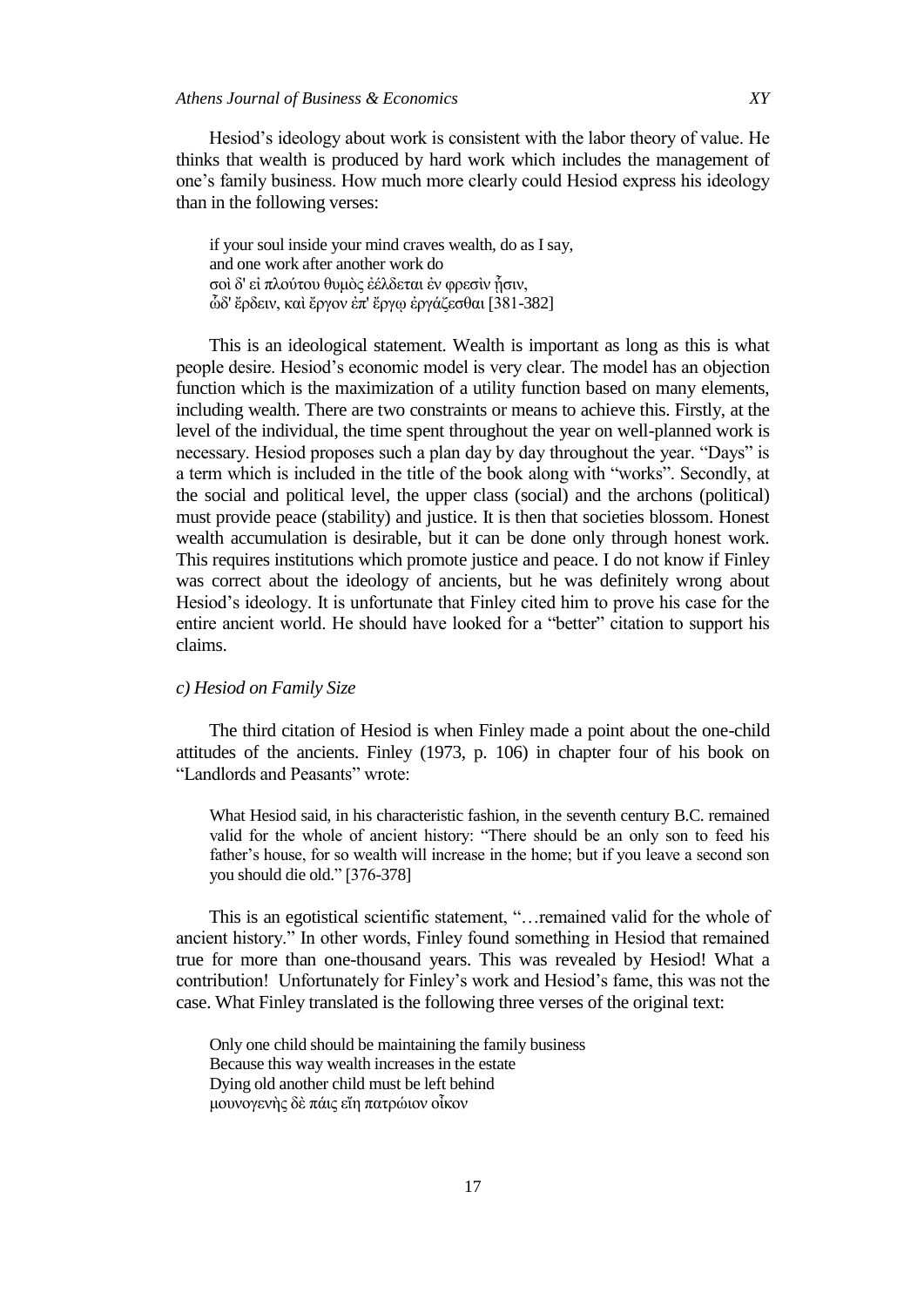*Vol. X, No. Y Papanikos: Hesiod"s Place in the Economics Literature*

φερδέμεν ὣς γὰρ πλοῦτος ἀέξεται ἐν μεγάροισιν. γηραιός δε θάνοις ἕτερον παΐδ' έγκαταλείπων [376-378]

Finley here is completely and literally lost in the translation. West translated it as, "and to die in old age leaving another child within," and he made the correct note that Hesiod meant a grandson. After all, Hesiod talked about family business and as any introductory textbook in business teaches, the inheritance issue deserves a separate important chapter, if not an entire course. Hesiod knew it. Finley apparently did not. Similarly, Girgenis translation-interpretation of this part is similar to West and makes the same note. On the other hand, Lekatsas put it straight into his translation-interpretation as "the son of your son", i.e., a grandson because this was exactly what Hesiod meant. Finley's translation missed the entirety of Hesiod's meaning. He was lost in his own false translation.

As the reader may notice by comparing Finley's misinterpretation (and not translation) with all other interpretations mentioned above, the meaning is completely different. Finley's interpretation completely missed this point, and even worse, he reversed Hesiod's cause-effect argument. Hesiod did not state that if you have a second<sup>38</sup> son you should die old because it would have been a stupidity, a great nonsense for the simple reason that you cannot foretell when you will die. The phrase "should die" is silly. "Ha, I have a second child, I must die late." "Ha! I have only one child, I can die young!" Here the causality should be reversed. If you live long (die old), then you must see (take care) that another child is left behind. Why? This has puzzled many readers of Hesiod because it contradicts the alleged one-child recommendation. On the other hand, it becomes biologically very complicated to have a second child when you are old because presumably you must have a wife at a fertile age, but also yourself at an old age may not be fertile anymore. My own interpretation with his patrimony of the family estate is that what Hesiod stated here is one grandson also must be available to take over the family business. Finley simply missed it.

A number of comments will show that Finley's translation is completely out of context. Firstly, the word "μουνογενής"<sup>39</sup> appears only one time in the *Words and Days* and two times in the *Theogony*. For some strange coincidence in both cases, it relates to heritage of wealth; a strictly economic term. It is true that "μουνογενὴς" can be translated as one-child, but there is another interpretation of it as "unique" or "single".<sup>40</sup> Thus, an interpretation can be that you should leave your property to only one child; preferably the oldest. I can only guess that Hesiod was older than Perses and he inherited half of his family business (property), if these were the only two children. If his father had followed Hesiod's advice, Perses would have inherited nothing. So, Hesiod had a pecuniary incentive to suggest such a policy.

Secondly, the word "φερδέμεν" comes from the verb "φέρβω" which in Hesiod's works should be translated as "save" (σώζω) or "maintain" (διατηρώ)

<sup>&</sup>lt;sup>38</sup>Finley translates the diachronic Greek word "ἕτερος" as second and not as the correct one which is "another".

<sup>&</sup>lt;sup>39</sup>Hesiod writes "μουνογενὴς" instead of "μονογενὴς" which is the choice of other ancient writers.

<sup>&</sup>lt;sup>40</sup>See the Ancient Greek dictionary by Dimitrakos (2008/09, vol. 6, p. 4741).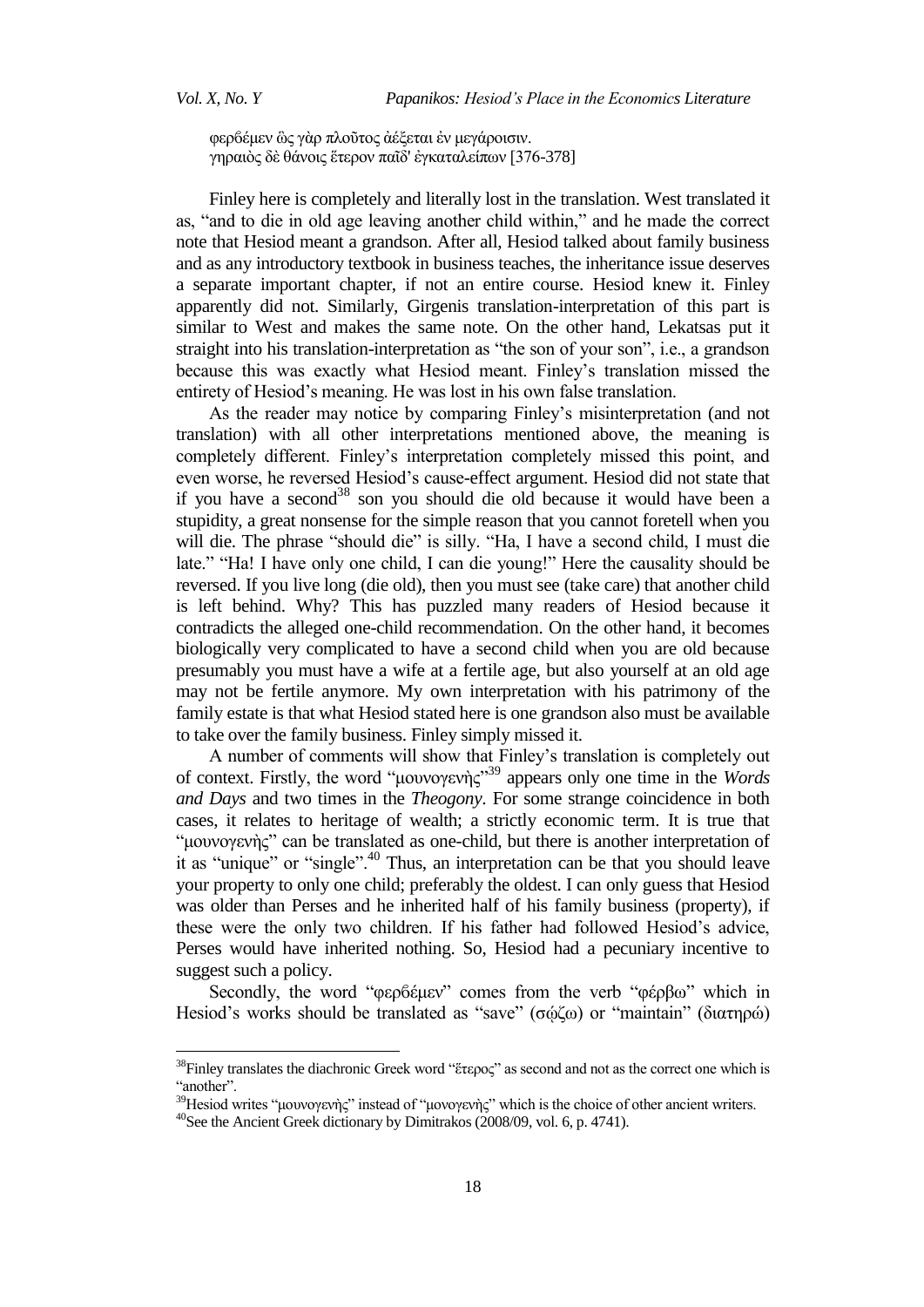and not as "feed" which was Finley's choice. It does not really make sense when it is related to the wealth as an economic concept. West translated it as "nourish" which is equally wrong. On the other hand, the philologist Girgenis translated it as ―save‖ and Lekatsas used a word from his own Modern Greek dialect from the island of Ithaka to translate the word with the meaning "increase-grow" ( $\alpha \xi \alpha \omega$ ). The correct translation or interpretation of the word is "to manage" or to run the

family estate, because this way the family estate (business) would increase. This translation makes perfect economic sense and it is consistent with any contemporary approach to family business.

Thirdly, the word "οἶκον" should not be translated as "home", but as *"business"* or "economy", and the word "πατρώιον" as "family". So, what Hesiod stated here is that one child must take care of the family business, family property or family economy. Not that the family should have only one child or one son. The two Greek translations and the translation by West missed this important point. This is clear because Hesiod used the phrase, "in the estate" (ἐν μεγάροισιν), which includes all property and wealth. If he wanted to mean house or home, he would have said "έν οἶκω".<sup>41</sup>

Fourthly, what is certain is that Hesiod did not suggest a one-son or one-child policy, but a policy of one manager of the family business. Two lines right after the ones Finley had cited, Hesiod said:

but if more children exist then easily Zeus can provide greater wealth if many, more of the needful will be done, maximizing the additional accumulation δεΐα δέ κεν πλεόνεσσι πόροι Ζεὺς ἄσπετον ὄλβον. πλείων μὲν πλεόνων μελέτη, μείζων δ' ἐπιθήκη. [379-380]

Finley had ignored these two verses. It is true that they are difficult to translate. It is obvious that Hesiod meant that in a family business more people (children or workers is a matter of interpretation) would bring prosperity and indescribably great (ἄσπετον) accumulation of wealth (ὅλβον). Why? Two reasons are put forward by Hesiod; one is metaphysical and the other economic. Firstly, God (Zeus) will provide for them. Secondly, more people provide the opportunity for greater allocation of tending (responsibilities) (πλεόνων μελέτη) and therefore maximize (μείζων) the marginal accumulation (ἐπιθήκη) of revenue or wealth. This excellent economic statement by Hesiod might make no sense to philologists who try to translate Hesiod's work either to Modern Greek or English, but it makes perfect sense to someone trained in economics. Hesiod was an economist and he taught basic economic principles. Of course, it is up to the manager of the family business of the eighth century BCE to find out when the "έπιθήκη" is not positive, at which point he stops "hiring" new labor or stops having additional children.

My own understanding or guess is that Hesiod talked here about additional children that can work in the family business and therefore he is in favor of more

 $\overline{a}$ 

<sup>&</sup>lt;sup>41</sup>Even this would not have been clear what Hesiod would have meant because the word "οἶκος" sometimes means house/home and sometimes it has the meaning of what today we call economy or the economics of family business.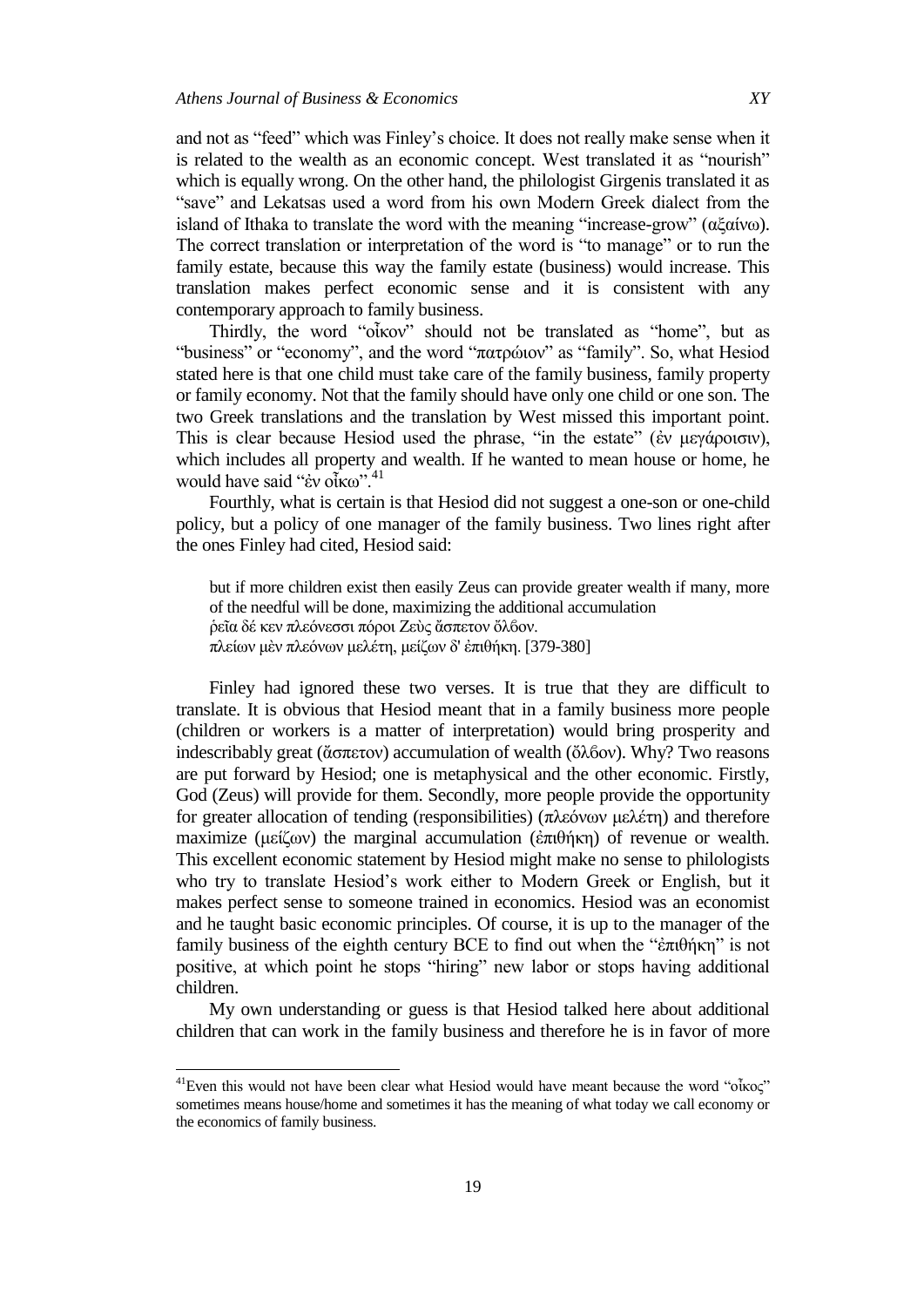than one child.<sup>42</sup> I base this interpretation on the fact that these two verses come right after his argument of one head of the family business. In any case, here we have a theory of optimal employment of labor by a business: hire labor up to a point where your "επιθήκη" is positive, or an optimal family size which is the one that makes the "επιθήκη" zero. Aristotle (*Politics 2*, 1274b) refers to a lawmaker in Thebes (Hesiod's village was part of this area) who refers to a law which regulated the number of children in terms of inherited wealth. Hesiod's work may echo this tradition before it became law as Aristotle stated.

In concluding my comments on Finley's three citations from Hesiod's work, all of them misrepresented Hesiod's position on poor and poverty, labor and family size. This is not the exception, but the rule. Hesiod either is ignored or misinterpreted as I continue to show below in this section.

Bresson (2015) made four<sup>43</sup> citations of Hesiod in his book. He does better than Finley on the absolute number of citations, but his book has 648 pages. Finley cited Hesiod three times in his book of 222 pages. Proportionally, Finley outperformed Bresson.

I should start with a remark Bresson made about Finley. Bresson (2015, p. 108) said the following about Finley:

Finley, making use solely of the discussion of the division of labor in Xenophon's Cyropaedia (8.2.5) and ignoring that in Plato's Republic, is thus proved wrong …

However, both Bresson and Finley are wrong because they ignored the excellent and extensive division of labor outlined in Hesiod's *Works and Days*. This is demonstrated in Table 1.

Despite the size of the economy and population at the time, there was an extensive division of labor which is given in Table 1. All these different professions and types of industries are mentioned in Hesiod's *Works and Days*. This division of labor does not differ much from what one can find in a contemporary Greek village. The only thing that differs is technology of doing all these works.

The only difference between Hesiod's model of economic analysis and contemporary models is the scale. Hesiod's model is for smaller (population wise) economies with different technologies. Thus, the economic model should not be different, but it should be scaled down. It is similar to my mother's excellent homemade pies that I am sure Hesiod used to eat as well. The whole area is famous for what they call "village pies". The first question my mother asked is, how many people will this pie be for? The model of making the pie remains the same. The scale (pan used) differs. When making comparisons economists should use the two important dimensions: time and place. Hesiod did, and very well indeed, when he developed his excellent theory of economic history.

l

 $^{42}$ Hesiod considered it a curse for a family if women cannot have children. He stated that many bad things can happen to a city including "women who not bear children, reducing the family size" "ούδὲ γυναΐκες τίκτουσιν, μινύθουσι δὲ οἶκοι" [244]. This definitely would never be stated by someone who supported one child per family.

<sup>&</sup>lt;sup>43</sup>In comparison, he made twelve citations of Homer.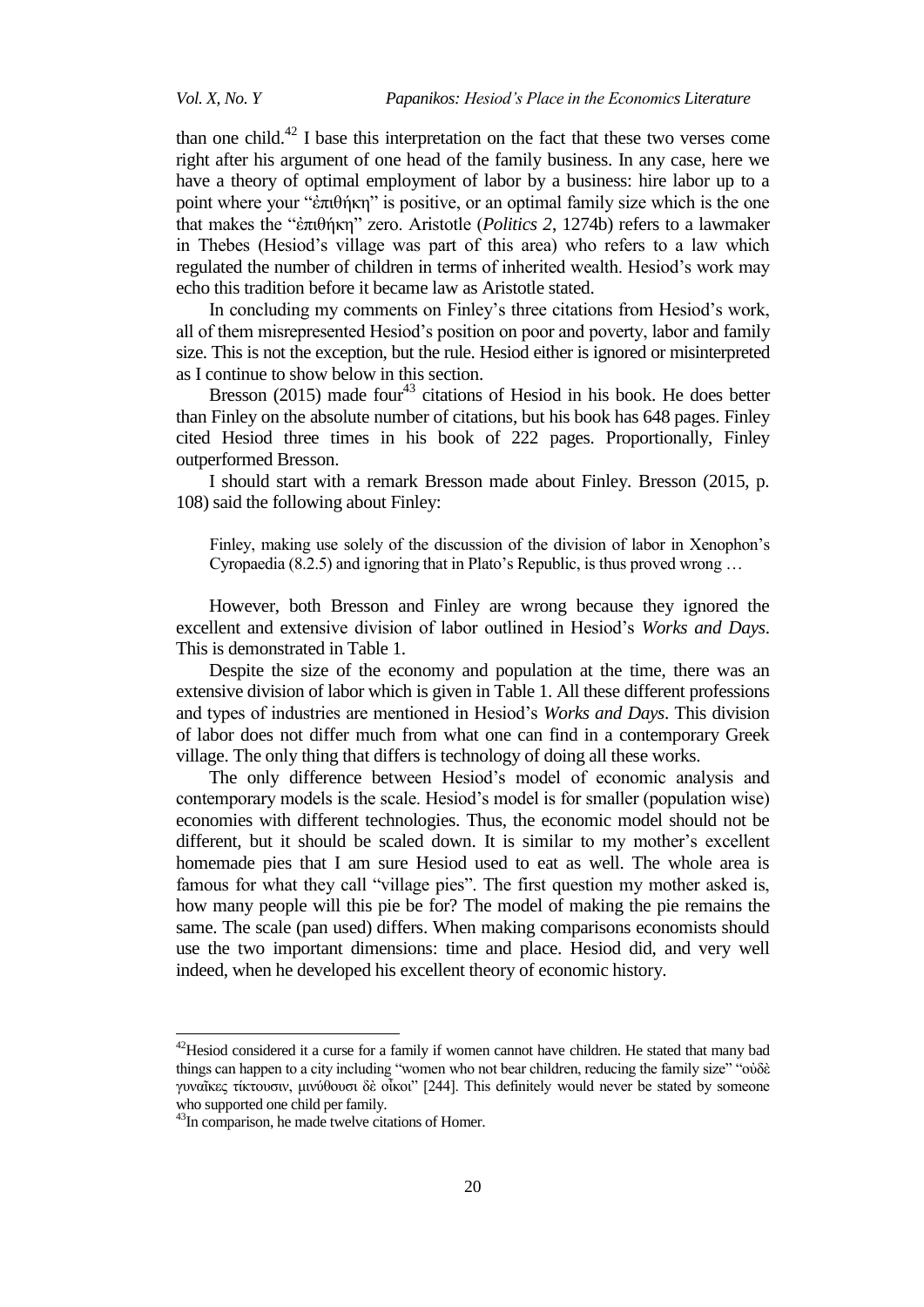| Work                                                                                                     | <b>Names</b>                                                                 | <b>Verse</b>                                               | <b>Class</b>    | <b>Type of Product</b><br>or Service<br>provided | Type of Income /<br><b>Means of Life</b>                                                                |
|----------------------------------------------------------------------------------------------------------|------------------------------------------------------------------------------|------------------------------------------------------------|-----------------|--------------------------------------------------|---------------------------------------------------------------------------------------------------------|
| Archons-Judges                                                                                           | βασιλῆς                                                                      | 248<br>261<br>263                                          | Aristocracy     | Peace, Civil<br>stability and<br>justice         | Fees/Gifts/bribes                                                                                       |
| <b>Business Owners of</b><br>farms, flocks.<br>beekeeping, cloth<br>making, clubs<br>(entertaining) etc. | έσθλὸς<br>άοκνος<br>μελίσσας<br>λέσχην<br>άοιδός                             | 26<br>214<br>233<br>493<br>501                             | Upper           | Managerial                                       | Profits                                                                                                 |
| seafaring merchants                                                                                      | ναυτιλίης<br>έμπορίην                                                        | 618<br>646<br>649                                          | Upper           | Service                                          | Profits                                                                                                 |
| Artisans:<br>potter<br>carpenter,<br>bronzesmith<br>ship-builders                                        | κεραμεύς,<br>τέκτων, Αθηναίης<br>δμώος,<br>χάλκειον θῶκον,<br>νῆας πήγνυσθαι | 25<br>430<br>493<br>809                                    | Middle          | Ornaments,<br>bronze tools,<br>pottery           | Revenue from<br>selling their goods                                                                     |
| Artists (Singers)                                                                                        | [άοιδὸς]<br>[έπαλέα λέσχην]                                                  | 493                                                        | Middle          | Entertainment                                    | Fee per<br>performance                                                                                  |
| sailors                                                                                                  | άνδρας                                                                       | 666                                                        | Lower           | Service                                          |                                                                                                         |
| woodcutter                                                                                               | υλοτόμον                                                                     | 807                                                        | Lower<br>Middle | Timber for<br>building houses<br>and ships       | Price per piece of<br>wood $(?)$                                                                        |
| <b>Skilled Farm</b><br>Workers                                                                           | αἰζηός                                                                       | 441                                                        | Lower<br>Middle | Plow-users                                       | <b>Wages</b>                                                                                            |
| Servants and<br><b>Auxiliary Personnel</b>                                                               | [θñτά]<br>[έριθος]                                                           | 602<br>602<br>603                                          | Lower<br>Middle | Unskilled labor<br>services                      | Wages                                                                                                   |
| <b>In-house Workers</b>                                                                                  | [δμφος]                                                                      | 430<br>459<br>470<br>502<br>573<br>597<br>608              | Lower           |                                                  | In kind (food and<br>shelter)<br>[άρμαλιὴν]                                                             |
| <b>Idle People</b>                                                                                       | [άεργὸς]<br>[κεχρημένον]                                                     | 44<br>302<br>303<br>305<br>310<br>311<br>312<br>498<br>500 | Lumpen<br>upper | Nothing                                          | Use up<br>savings/property $-$<br>$Borrowing -$<br>claims<br>(compensation)<br>awarded by the<br>judges |
| <b>Thieves</b>                                                                                           | ήμερόκοιτος άνὴρ                                                             | 605                                                        | Lumpen<br>low   | Stealing                                         | Food and<br>Valuables                                                                                   |
| Beggars-poor                                                                                             | Χατίζων<br>[πτωχὸς]<br>ἱκέτην                                                | 21<br>26<br>327                                            | Lumpen<br>low   | Begging                                          | Food and<br>valuables                                                                                   |

**Table 1.** *The Division of Labor and Economic Stratification in Hesiod"s Works and Days*

If the division of labor is determined by the extent of the market, then it is really amazing the extent of the division of labor that existed in Hesiod's little village economy as is so colorfully described in the *Works and Days*. This provides further evidence to the correct thesis that the difference between Hesiod's economy and contemporary economies is a difference of only two things. Firstly, a difference of what Hesiod hoped with his Prometheus Myth for the human race: continued accumulation of new technologies. Secondly, today's economies are larger in numbers: population, capital goods and workers.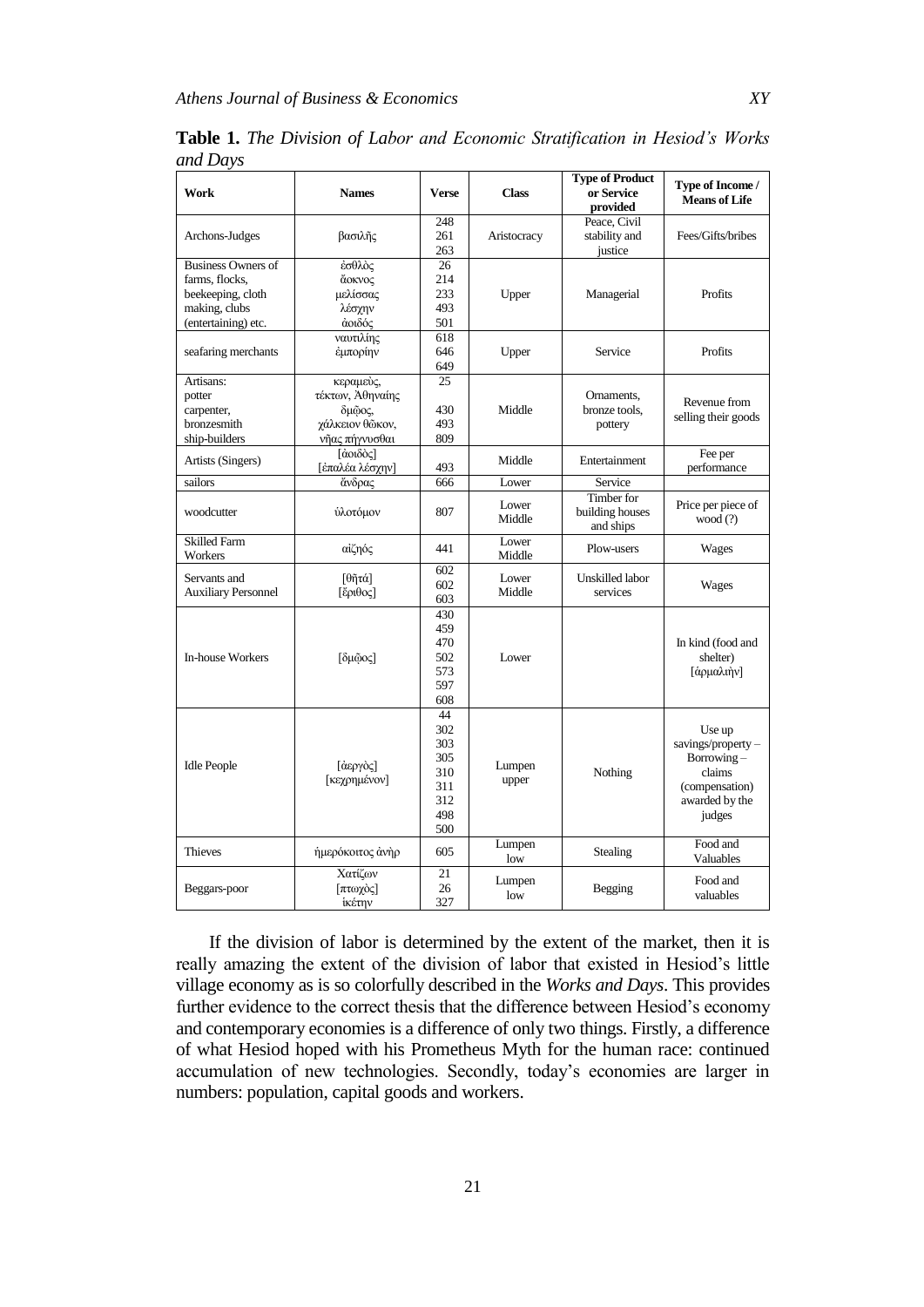Bresson makes his first reference to Hesiod to support his arguments of the development of the market as a result of the division of labor and the production of surplus in the agricultural events from the Hesiodic years. Bresson (2015, p. 109- 110) made the following comment:

We see the outline of this around 700 BCE in Hesiod's poem Works and Days, despite the presence of basileis, kings (at that time, noblemen ruling the city), whom the poet call: "gift-eaters".

Firstly, the presence of basileis relate to justice because they were the judiciary power as well. This had nothing to do with the division of labor or the development of the market. There is not a single verse in Hesiod's *Works and Days* that related basileis to the market. Secondly, basileis were charging a fee for any court judgment and in that sense, they were bribed. Hesiod was not against the basileis, but against the unfair judgments which are the result of bribery and corruption. This is very important and is related to the conditions of city-states economic growth.

Bresson (2015, p. 119) made the second reference to Hesiod in the opening remarks of his chapter on agricultural production. Mentioning the various sources, he correctly made a reference to Hesiod's book as being the first "... which offers a representation of the peasant world around 700 BCE."

This is true, but Hesiod does more than that in his book. Actually, he presented a theoretical model of production in a family agricultural business which is diachronically applicable to any production process that is based on the private property of land, capital and the use of hired labor. Hesiod was able to extract from his peasant world what Bresson mentioned as some fundamental principles of the economics of production which are timeless and spaceless under the same conditions mentioned above. Bresson missed this important analytical point in Hesiod's work.

Bresson (2015, p. 155) made a note that "Hesiod's peasant" had many slaves. First, it is true that Hesiod's farm was a large one and employed about ten people, which even today in a Boeotian farm would be considered a very large farm. Hesiod never mentioned the word slaves (δούλος) and it is very controversial if he employed forced labor in the sense that Homer makes a note of them.

Bresson (2015, p. 161) makes his last reference to Hesiod to support his thesis on the tradition and innovation in agriculture and in animal husbandry. He makes a general reference to *Works and Days* to show the role of technical knowledge acquired through empirical experience which did not favor rapid innovation. Hesiod, of course, made explicit reference to how the productivity of land can increase by (a) using the right workers; (b) using the appropriate equipment made of the proper material of wood and metal; (c) the right time of the year and month for each job to be done; and (d) the right management by the owner of the farm estate. These four important factors are missed in Bresson's reference to Hesiod with the exception of setting the "calendar for each task".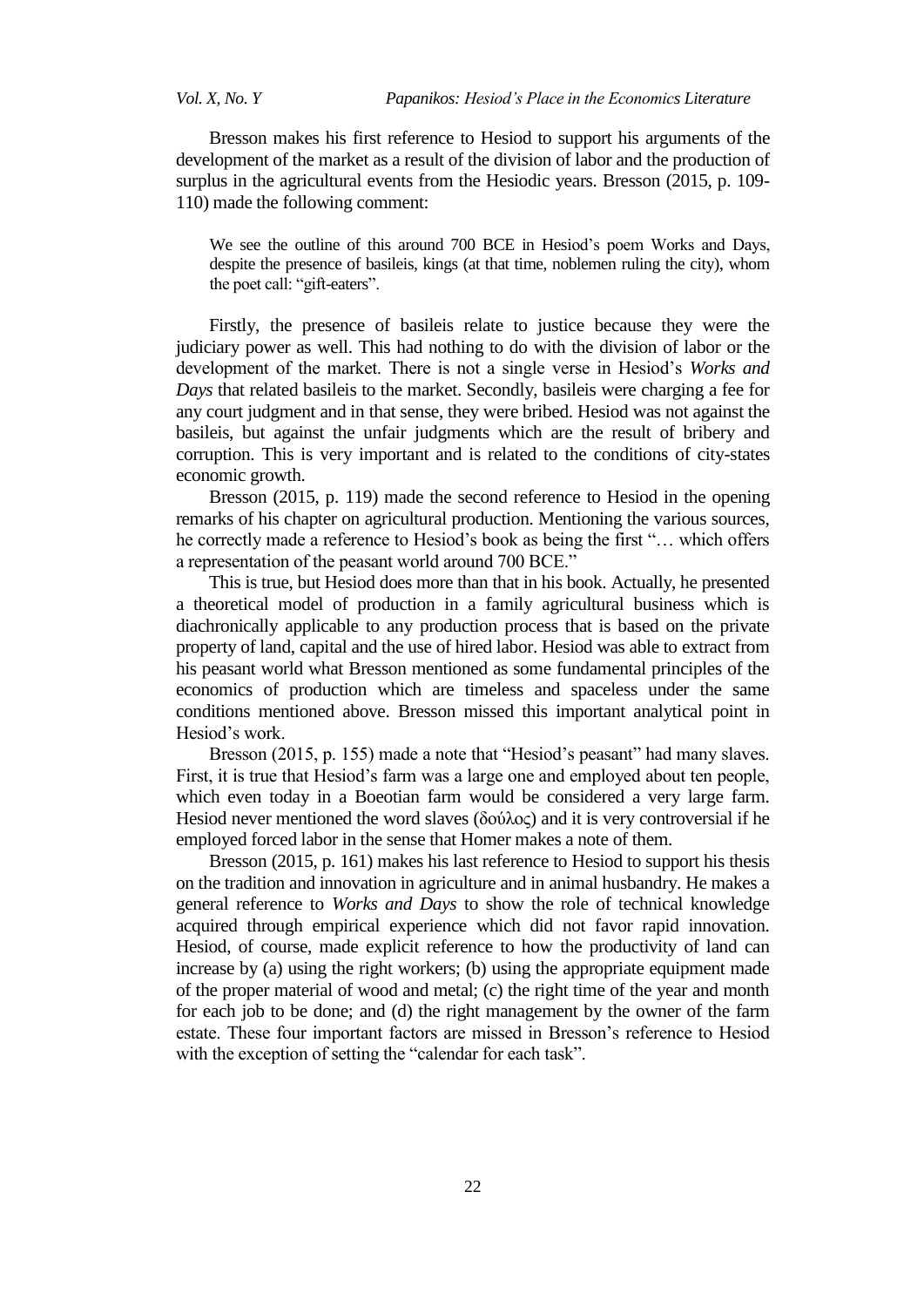There are many other books and papers which cited Hesiod or their subject is on Hesiod.<sup>44</sup> However, they do not deal with Hesiod's economy which is the focus of this section. Some books and papers on the history of economic thought have mentioned Hesiod. This literature is examined in the next section of this chapter.

# **Hesiod in the History of Economic Thought Textbooks**

As I have already mentioned in the introduction of this paper, the influential book of Schumpeter of 1,300 pages does not make a single reference to Hesiod's works. In general, very few books on the history of economic thought present Hesiod's economic analysis. There are, though, a number of papers which do examine some aspects and present the important elements of Hesiod's economic theories and analyses. As was the case with the previous section, in this section I have chosen a few textbooks and a few papers which present or mention Hesiod's economic thought. The criterion of having selected them is the "masses" and not the substance of their analysis, which for some spurious metaphysical reasons the two are negatively related—at least as far as Hesiod's coverage is concerned.

Most history of economic thought textbooks consider the works of Plato and Aristotle as representing the ancient Greek economic thought even though neither of them wrote any monograph on economics. Xenophon who is also mentioned did write some economic treatises including the one on sources of public revenues (*Poroi*). Economics was treated as part of their general analysis of politeia and philosophy. Rothbard, who has been already mentioned above as considering Hesiod the first European economist, in his book on the "Economic Thought Before Adam Smith" is very critical about the treatment of Hesiod's economic analysis by the history of economic thought writers. Rothbard (1995, p. 523) correctly pointed out that:

The only histories of economic thought that do justice to the Greek contribution are Spiegel, The Growth of Economic Thought and Barry Gordon, Economic Analysis Before Adam Smith (New York: Barnes & Noble, 1975). Spiegel is particularly good on Democritus and Gordon is good on Hesiod and deals extensively with Greek economic thought.

But Rothbard himself in his book of 572 pages book devoted less than two pages (8 and 9) on Hesiod, but he at least emphasized one of the most important contributions of Hesiod's economic analysis which is the problem of scarcity. He concluded these two pages by making an important observation about Hesiod's theory of economic growth. Rothbard (1995, p. 9) wrote:

It should already be clear that Hesiod had a far more sanguine view of economic growth, of labour and of vigorous competition, than did the far more philosophically sophisticated Plato and Aristotle three and a half centuries later.

 $\overline{a}$ 

<sup>44</sup>For example, Van Noorden (2014) published a book on the *Playing Hesiod: The "Myth of the Races" in Classical Antiquity*.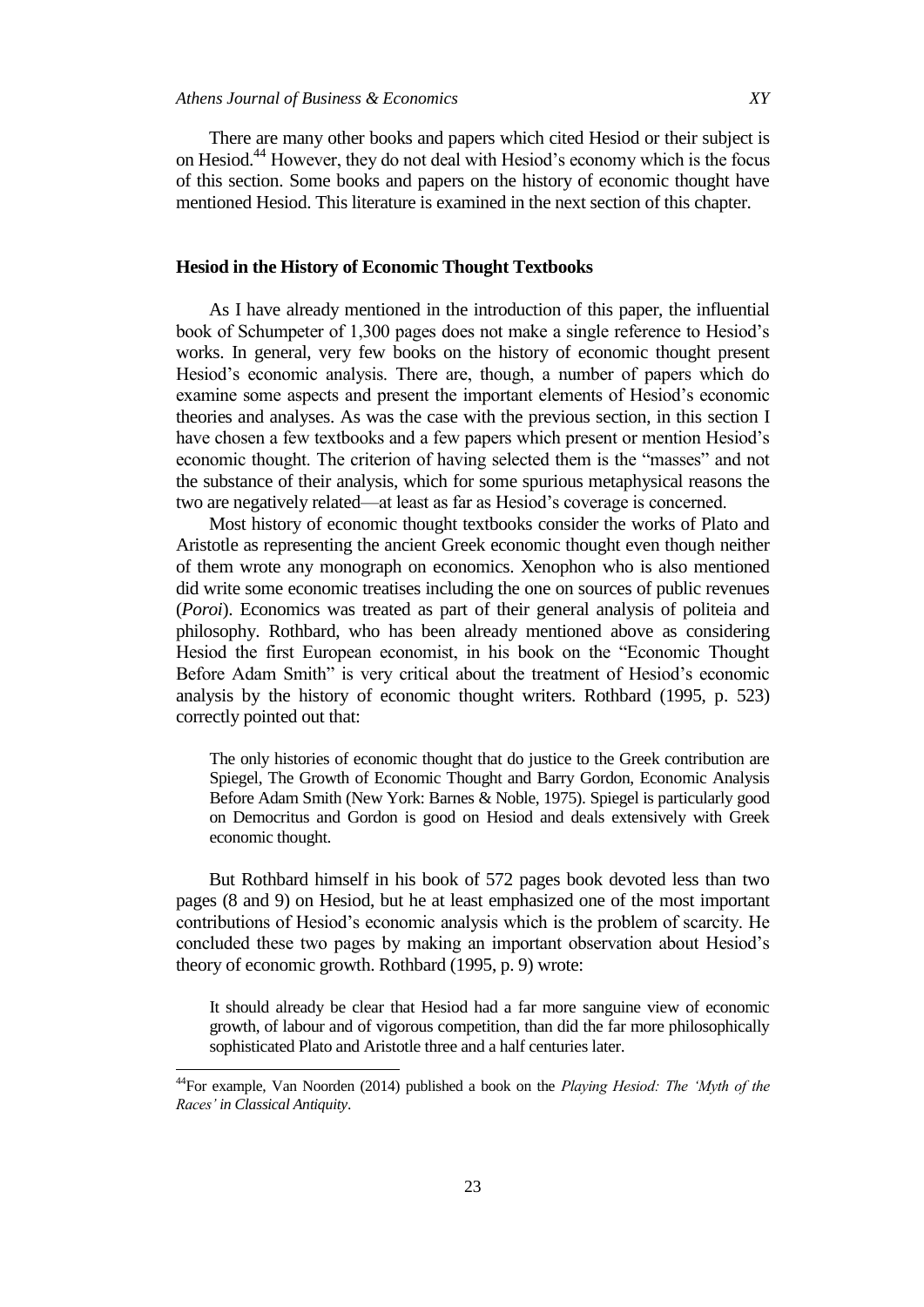*Vol. X, No. Y Papanikos: Hesiod"s Place in the Economics Literature*

This is true. Hesiod's theory of economic growth is compatible with the twenty-first century theories of economic growth which emphasize the role of formal and informal institutions in explaining differences in growth trends. Rothbard (1995, p. 15) made a contrast of Hesiod's economic theories with that of Plato and Aristotle:

Aristotle, like Plato, was hostile to economic growth and favoured a static society, all of which fits with his opposition to money-making and the accumulation of wealth. The insight of old Hesiod into the economic problem as the allocation of scarce means for the satisfying of alternative wants was virtually ignored by both Plato and Aristotle, who instead counselled the virtue of scaling down one's desires to fit whatever means were available.

Unfortunately, Rothbard did not present Hesiod's important theory of economic growth or his unique use of the scarcity problem even though he mentioned its importance to the history of economic analysis. Hesiod's contribution to the scarcity issue and theory of economic growth are very important and deserve a thorough and detailed analysis.

On the other hand, Spiegel (1991) mentioned Hesiod only once without any citation of his work and only in 1-2 lines. Spiegel (1991, p. 9) wrote:

Credit transactions … which earlier writers such as Homer and Hesiod had not mentioned in their works, began to be reported in the second half of the seventh century B.C.

If Spiegel had said that Hesiod did not analyze credit and interest, then I would have accepted it, but writing that he does not mention it is wrong. Hesiod did mention interest payments when someone borrows not only money, but any type of good. Hesiod wrote:

If you borrow from your neighbor, you should give it back the same and even more if you can εὖ μεν μετρεῖσθαι παρὰ γείτονος, εὖ δ' ἀποδοῦναι, αύτῷ τῷ μέτρῳ, καὶ λώιον, αἴ κε δύνηαι [349-350]

In Hesiod's little village even today, there is no bank or any other credit institution. As was the case for centuries in small Greek villages, but elsewhere in the world as well, credit was arranged between relatives and friends for sound economic reasons which go beyond the scope of this analysis here. This is the reason Hesiod said to his brother, I am not going to lend you anything, because it was a very common practice to borrow money and other valuables (food, equipment, etc.) from friends and relatives. Spiegel, from all of Hesiod's work, found only this to mention! Truly amazing! It really is a pity! No wonder then when such popular textbooks do such an injustice to Hesiod's important economic contributions why so many economists have ignored Hesiod's work.

Rothbard mentions another book that does justice to Greek economic growth: Barry Gordon's 1975 book on "Economic Analysis Before Adam Smith: Hesiod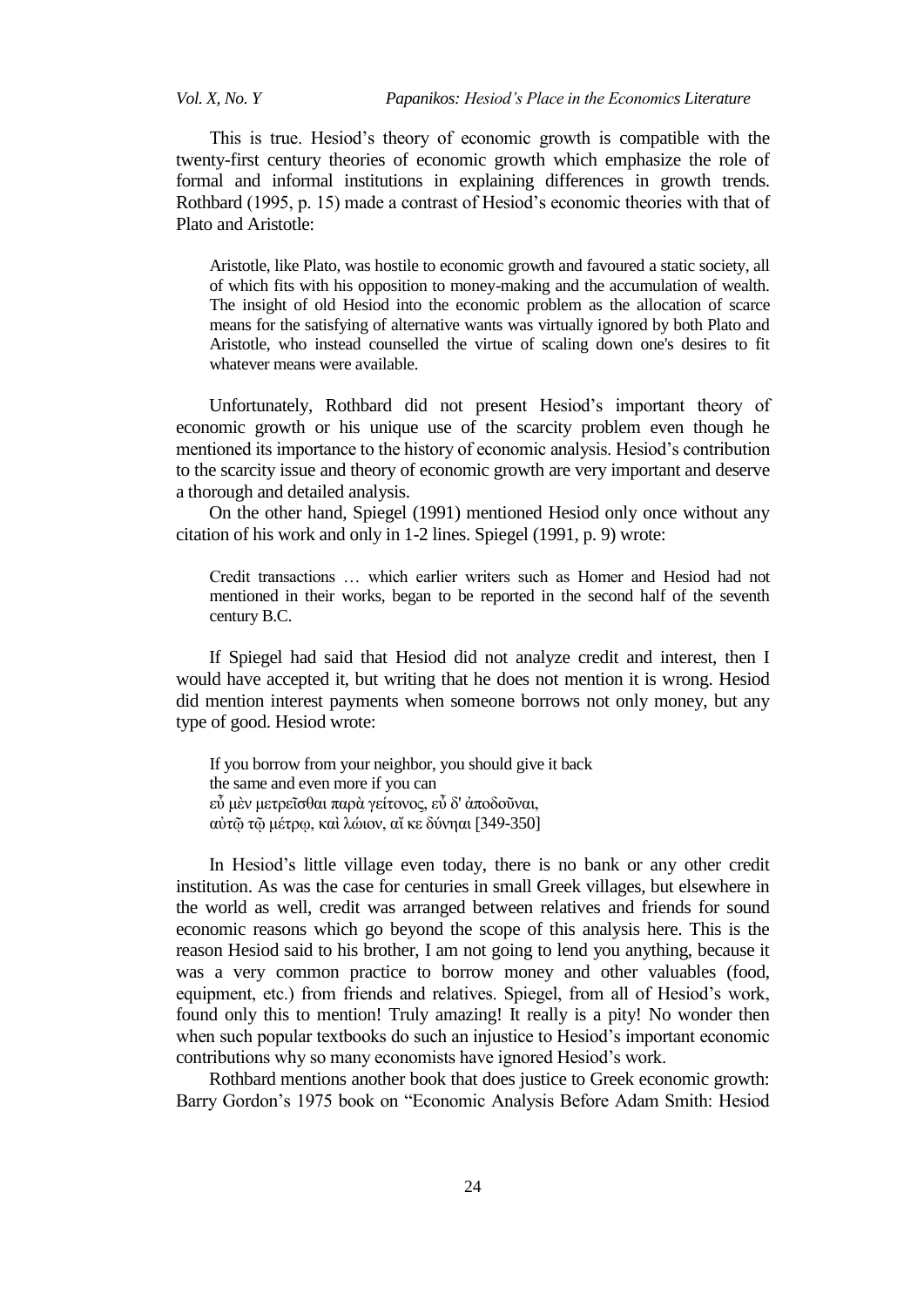to Lessius‖. Gordon's book received many negative reviews. One reviewer, Padgug (1976, p. 215) made the following preposterous comment:

In addition, Gordon's conception of "economic analysis" is rather broad, including much that would not ordinarily be included in that category, such as the economic observations implicit in the works of Hesiod, Solon, the Greek dramatists, and the Roman legal theorists, who can hardly be considered economic analysis in any technical sense.

I mention this excerpt because he mentioned Hesiod who had the most comprehensive economic analysis in both descriptive and technical sense. What is really absurd is that this reviewer mentioned Solon who was the first known in economic history who designed the most comprehensible and integrative economic policy reform that the world has ever known. He was an economic policy maker. He was a practical political "animal". Solon did not leave any work of economic significance, but some fragments in poetry form were saved for us to cherish. To use today's jargon, all his intervention had the form of twittering and only some of his tweets have survived. The purpose of the tweets was to persuade ancient Athenians about many things including the implementation of his economic policy reforms.

Gordon's analysis of Hesiod is based on an earlier article in where he wrote on, "Aristotle and Hesiod: The Economic Problem in Greek Thought," published in 1963 in the not so popular and "entertaining" the masses journal *Review of Social Economy*. The journal re-published the article in 2005.

Gordon devotes the first pages of his first chapter of the book on "Before" Plato" to Hesiod. His treatment of Hesiod is correct when he comes to the scarcity issue, however is wrong when it comes to the mechanics of economic growth. Gordon (1975, p. 3) stated:

Notably, the poet has only a faint grasp of the mechanics of economic growth. Yet in his Works and Days, he gives an exposition of the "economic problem" as it appears to be understood by many writers of economics textbooks today. In fact there are strong affinities between Hesiod's account of the matter and that provided by Lord Robbins in his influential, An Essay on the Nature and Significance of Economic Science (1932).

Furthermore, in his early paper, Gordon discussed the economic problem (scarcity) in the works of Aristotle and Hesiod. Gordon (1963, p. 147) argued that Hesiod provided a "striking anticipation of a predominant modern viewpoint" and he makes a reference and comparison to Robbins's definition of economics. This is important. Apart from these comments, Gordon missed the important contributions of Hesiod to economic analysis. At least with the title of his book he put Hesiod's name where it belongs in the history of economic analysis: in the beginning.

Many papers on the history of economic thought which were published in very prestigious (mass entertaining) journals do not do justice to Hesiod's economic analysis to say the least. Leshem (2016) published such a paper in one of the prominent journals of the American Economic Association: *Journal of Economic*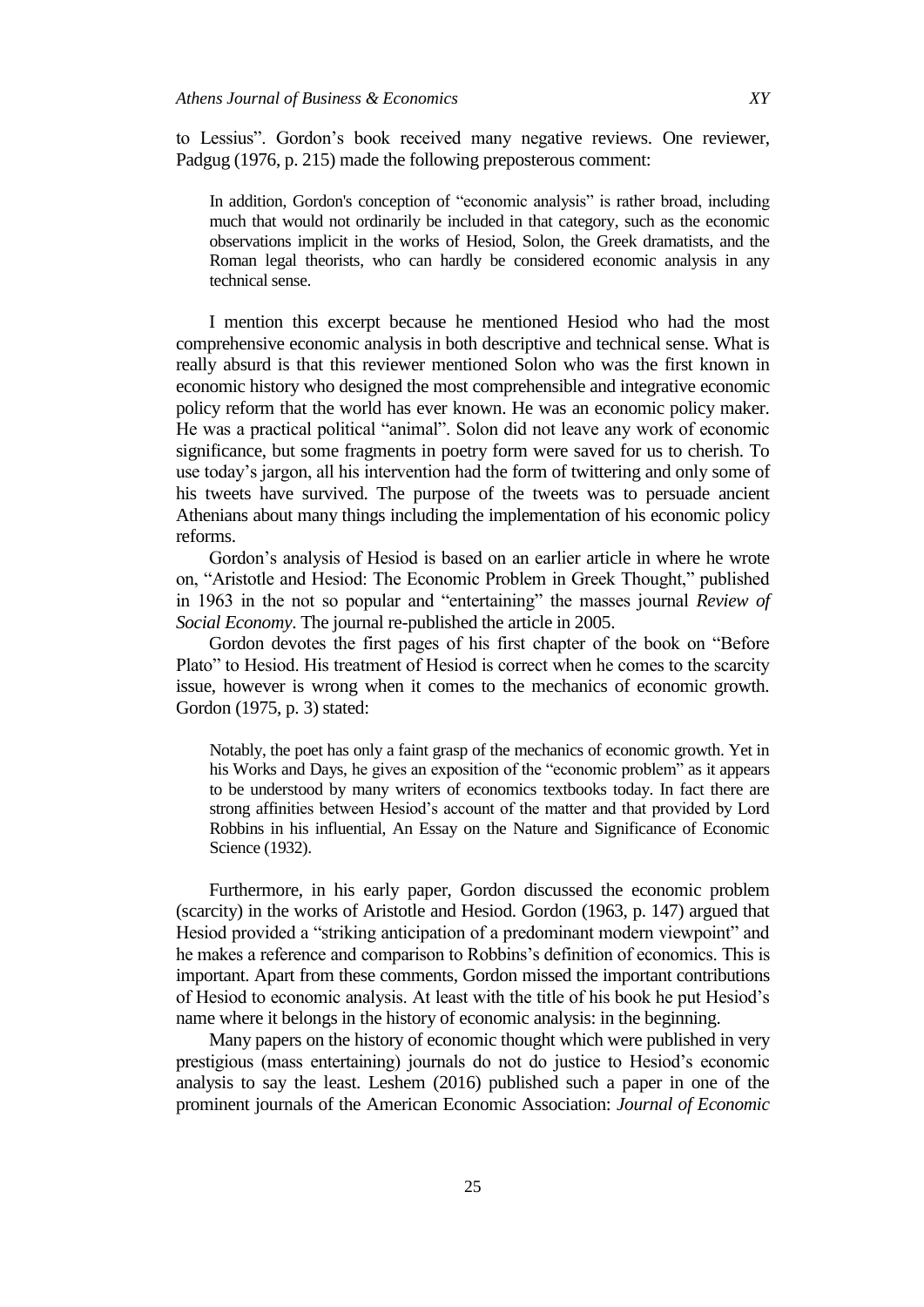*Perspectives*. One of the objectives of the journal is "to provide insights and readings for classroom use." One can only hope that Leshem's paper will not be used in any reading list to teach students either economics or economic history. If used, it should be done as a good example of what to be avoided. One only wonders who really reviews these papers before they are published. On page 226, Leshem makes a strange claim, providing no references at all to any ancient source:

In this way, the most striking difference between ancient oikonomia and contemporary economics is their relationship to ethics. Contemporary economics is "fundamentally distinct from ethics" (Robbins 1932, p. 135), and its theory "is in principle independent of any particular ethical position" (Friedman 1953, p. 4). In addition, contemporary economists typically hold that the natural situation for humans is to live in a world in which means are scarce. On the contrary, the ancient Greek writers on oikonomia believed that humans live in a world of natural abundance that is sufficient for what people need for subsistence. From their perspective, the main task of economic rationality is to advance the good life as they understood it, which means support for philosophy, for involvement in public life, and also for not giving in to what they viewed as the unnatural urge to pursue economic goals or luxuries for their own sake. The oikonomia literature was rooted in the society of its time. It focused on well-to-do, land-owning male citizens, and it included unthinking acceptance of slavery as well as archaic and demeaning attitudes toward women. However, the discussions in the oikonomia literature concerning how to manage slaves offer some embryonic examples of discussions about how to provide incentives for labor; while the figure of the matron, more than any other figure in the ancient Greek oikonomia literature, shares traits with the modern homo economicus. That oikonomia is so rooted in ethical judgments raises questions about whether or in what ways modern economics should be linked to a more explicit consideration of what constitutes a good life.

The above long citation shows the scientific arrogance of some economists who claim to represent "contemporary" economists. It seems to me simply citing Robbins and Friedman favorably is sufficient to get published. The above citation is full of inaccuracies and contradictions. Firstly, he cites Robbins and Friedman to prove that contemporary economics do not care about ethics. It may be that Leshem, Robbins and Friedman do not care about the impact of ethical behavior on economics, but there are many contemporary twenty-first century economists who do care and consider it an important economic determinant of how scarcely resources are allocated at the individual and social level. These true contemporary economists have published many papers in the prestigious journals of the *American Economic Association* to demonstrate how informal (culture) and formal (judiciary) institutions affect how scarcely resources are allocated. In other words, my ethics and values affect how my scarce resources are allocated and having *ceteris paribus* two identical individuals, but one loves his parents and the other hates them, definitely affects the allocation of their scarce resources. Contemporary economists care about these cultural effects on choices. Hesiod is one such contemporary economist. Leshem, Friedman and Robbins are not; they have become obsolete.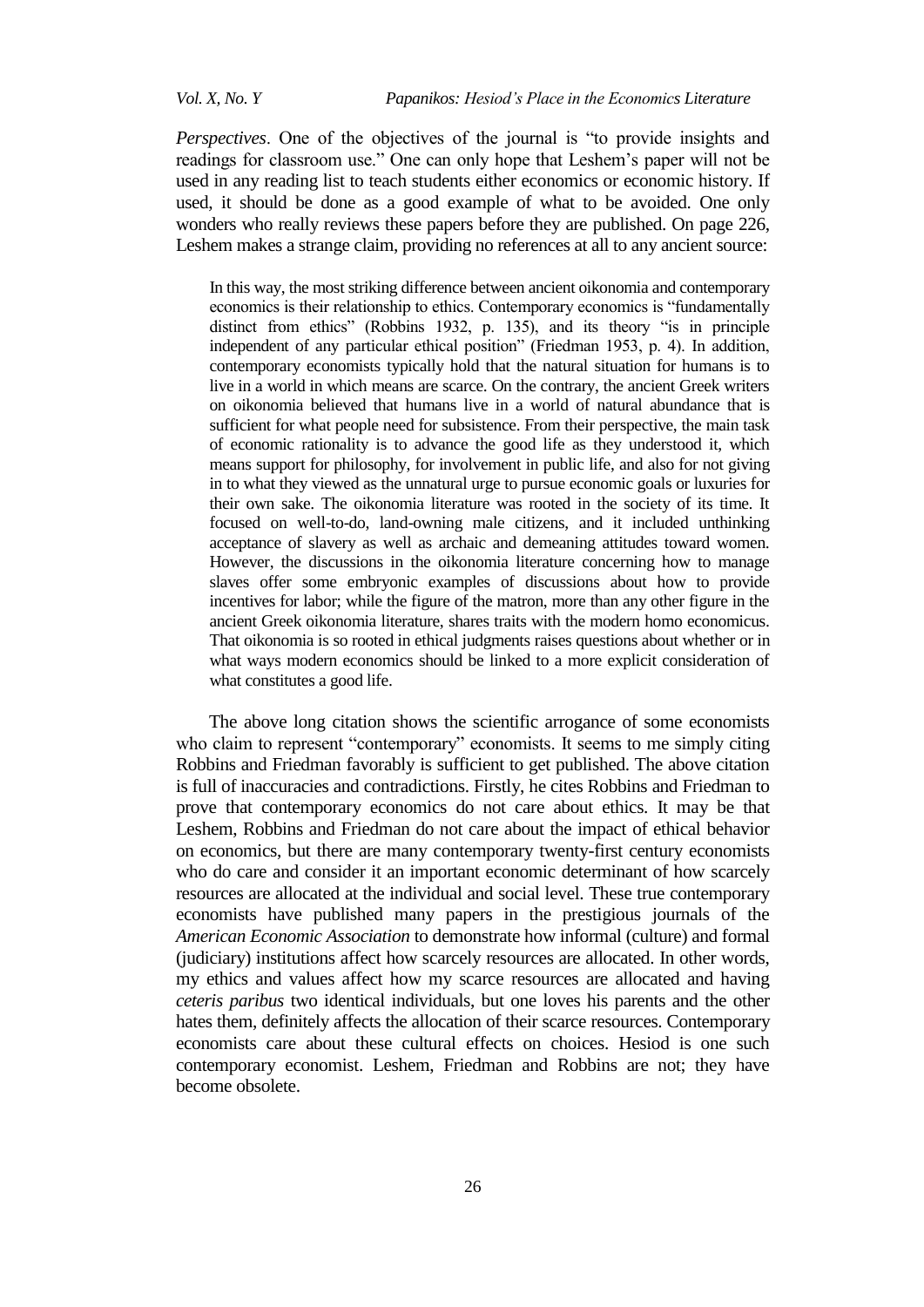Secondly, the next two sentences are really amazing. Hesiod's *Works and Days* was about scarcity and the means of living. Many economists who read Hesiod make a note of that. For some unknown reason, Leshem would never have made such a mistake if he had read Gordon's paper on Hesiod mentioned above or an earlier one by Singer. The latter paper gives a concise and clear description of Hesiod's economic analysis. Singer (1958, p. 33) wrote:

The words *oikonomia* and *oikonomos*, are absent in Hesiod's *Works and Days* although the poem (written probably in the eighth or early seventh century B.C.) seems built around the central problem of economic thought: the fundamental fact of human need, and follows the implications of that primordial fact into all its ramifications in the life of a Greek peasant. The problem, Hesiod teaches his litigation-loving brother, is to be solved not by means nowadays labelled political: by force and fraud, bribery and willful appropriation, but by incessant work in fair competition, by moderation, honesty and knowledge how and when to do the things required in the course of seasons; how to adjust wants to the resources available; and above all, how to shape attitudes and actions of all men (and the more difficult problem: women) in order that a viable, enduring pattern of peaceful social life may be established which assigns to every part its place in a well-ordered whole.

The concept of *oikonomia* and *oikonomos* were not absent from Hesiod's work at all. The actual words were absent.

Thirdly, Leshem claims that ancient Greeks thought that, "the main task of economic rationality is to advance the good life as they understood it." Isn't this what contemporary economics are telling us that every individual does? Individuals maximize their own utility function (as they understand it) which is tautological to what one means by a good life. The most important is that just in the same paragraph, Leshem makes two antithetical statements. On the one hand, he claims that economists make no value judgments, but he stated that ancient Greeks cared about philosophy and public life, an extreme value judgment statement. I care about philosophy and public life and I allocate my scarce resources to philosophy and public life in a way that maximizes my utility function, i.e., my good life! Leshem seems to disagree. As for the statements that individual ancient Greeks considered the consumption of luxury goods "unnatural" (what an unnatural word!), even if it was, this squares well with basic microeconomics. Personally, and I know many other individuals, I do not like luxuries. They do not enter into my utility function. Is this "unnatural"? I also think that it is "unnatural" when other people run after luxury goods. I consider very natural my thought of the "non-naturality" of other people's consumption behavior. Hesiod thought the same way. Leshem seems to disagree. We can only praise Milton Freedman who gave us the "Freedom to Choose".

Fourthly, Leshem is completely derailed on the issue of slavery. The Greeks and Hesiod himself used many words which might be interpreted as meaning slaves. There was no Ancient Greek word for slave. This is the reason that in Modern Greek the English word is used: sklavos. A doulos is not a slave. The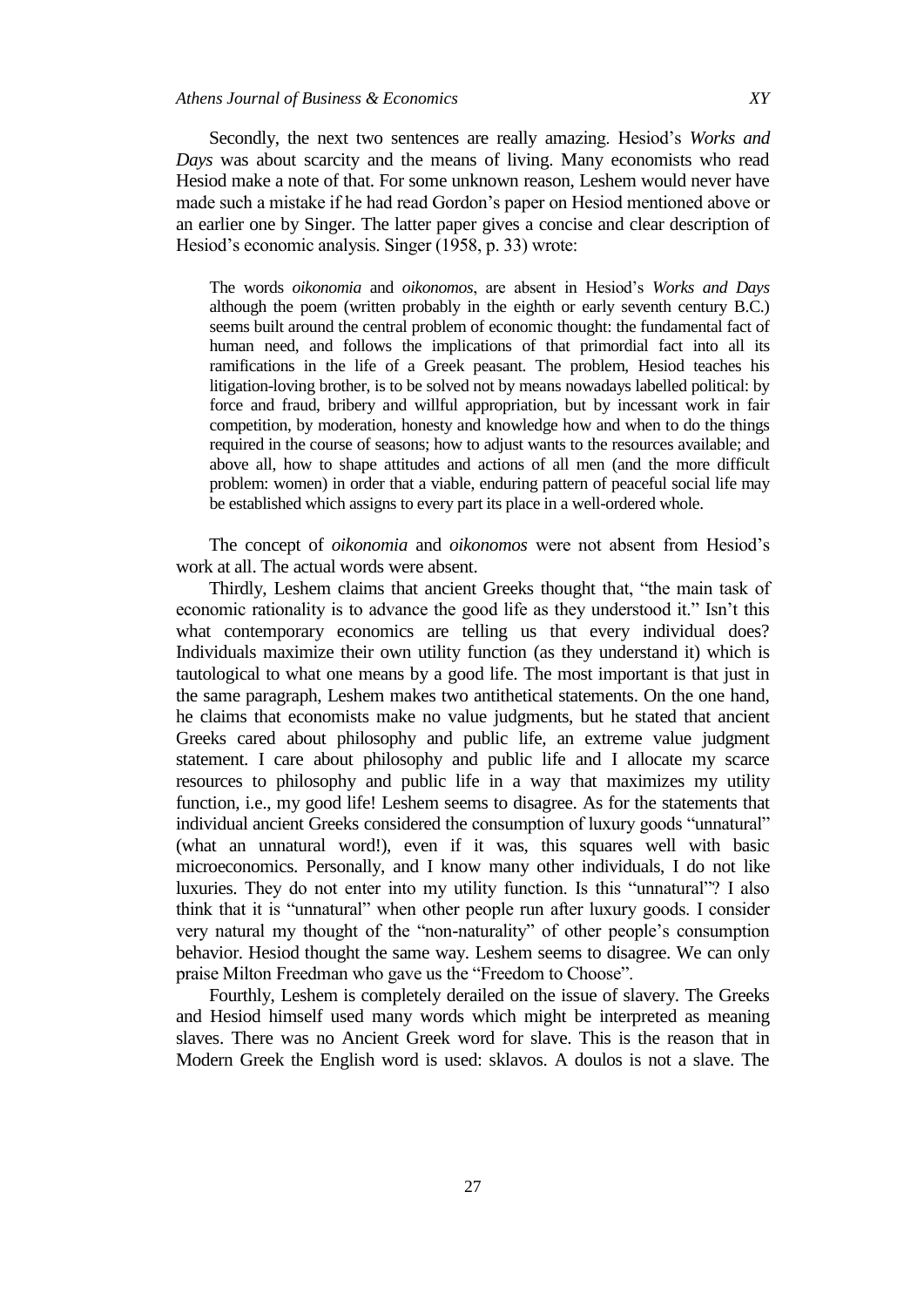$\overline{a}$ 

word "doulos" comes from the Greek verb *δουλεύω* which means I work.<sup>45</sup> Hesiod never used the word doulos. As a matter of fact, he was managing his relatively large estate without having "slaves". He used the word "δμῶος" which has many meanings. In Homer, it meant a war-slave which can be considered equivalent to hard or forced labor. In Hesiod, the word is also used metaphorically to mean an artisan: Άθηναίης δμῶος [430]. It can also mean house servants and the word has been used in Modern Greek for centuries. I can report eye-witness evidence. In the 1960s in Athens the rich families had house servants, usually young girls from the country-side who were called "doulika," which a literal translation meaning "little slaves," but the actual work can be captured by the word home-servants because they were free to leave and by no means were they related to war-slaves.

Leshem cited Hesiod's *Works and Days* as being a book on the management of the "oikos". Hesiod devoted 12% of his book to his amazing theory of economic history and almost one-third of his book to the production processes of agriculture and seafaring. *Works and Days* is a full-fledged economics and business textbook with microeconomic and macroeconomic approaches and theories and is contrary to what Leshem (2016, pp. 226–227) claimed:

… Hesiod's *Works and Days* (circa 700 BCE) is dedicated to the management of the oikos and is full of advice about agricultural production, however, in this 800-line didactic poem, the term "oikonomia" does not arise. It seems as if the tacit assumption in writings during this time was that all of life that mattered took place within the bounds of one's oikos. Thus, it was not necessary to offer a separate discussion of economic matters under the subject matter of oikonomia, nor was it necessary to distinguish between the economic and the political sphere.

Leshem's claim that the term "oikonomia" does not appear in Hesiod's work is true, but irrelevant because the concept of "oikonomia" is ubiquitous in the *Works and Days*. It is also not true that all that mattered took place within the "oikos". There was a great division of labor and many things were produced outside the economy of the family business which is the correct translation of "oikos" in Hesiod's *Works and Days.* 

However, contrary to what Leshem claimed above, in Hesiod's *Works and Days* there was a clear distinction between economic and political matters, between the economic sphere and the political sphere. Hesiod's textbook is addressed to individuals as economic units and to basileis (kings-judges) as a political unit. Individual economic (business) activities must take place within a political environment that secures peace and justice. Isn't this what contemporary  $(21<sup>st</sup>$  century) economists would argue? Leshem and many others seem to disagree. Hesiod's *Works and Days* was the first to integrate the two into a system of decision making at the micro (individual) and macro (policy) level.

 $45$ At its glory years of the fifth and fourth centuries BCE, Athens had many "doulous" who worked as pedagogues, policemen, miners, artists, house-servants etc. Technically speaking a doulos is someone who has a boss.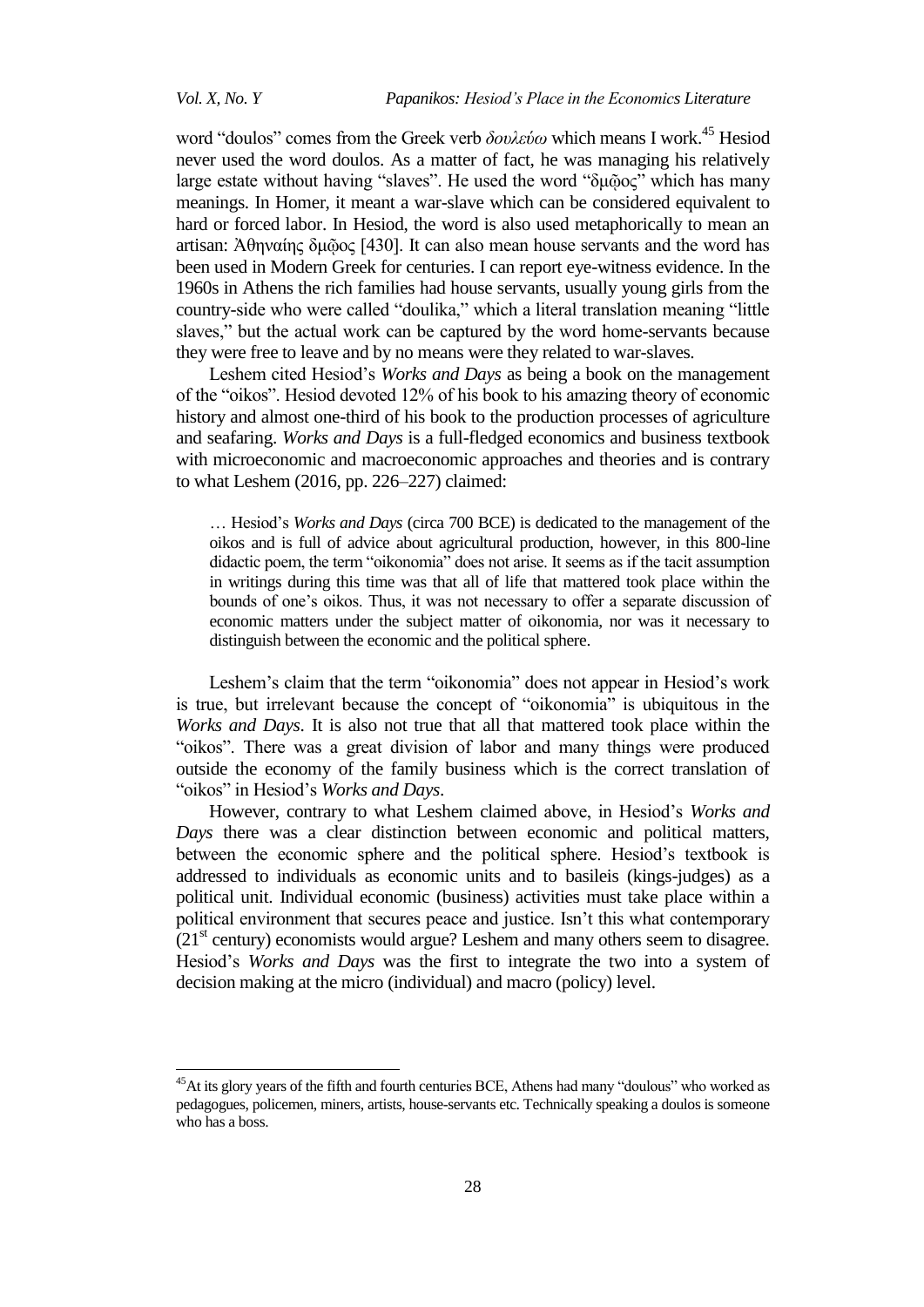#### **Conclusions**

This paper is the introduction of a larger research project which aims at recovering Hesiod's many economic theories which are hidden in his didactic textbook of *Works and Days*. This is a very difficult research task because as many credible economists have claimed, Hesiod's book is not an easy read. Using the English translations of the book does not help either. In this paper and the others to follow I use my own reading of the ancient text from an economist's perspective which I argued in this paper is different from the perspective of classical philologists.

My main conclusion of this paper is that Hesiod deserves to be placed in the beginning of economic analysis. *Works and Days* is a first principle economic textbook which includes both microeconomic and macroeconomic aspects.

#### **References**

- Akerlof GA (1973) The market for "lemons": quality uncertainty and the market mechanism. *The Quarterly Journal of Economics* 84(3): 488–500.
- Anemiya T (2007) *Economy and economics of Ancient Greece.* USA and Canada: Routledge.
- Aristotle (4<sup>th</sup> century BCE) *Politics* 2.
- Beye CR (1972) The rhythm of Hesiod's *Works and Days*. *Harvard Studies in Classical Philology* 76: 23–43.
- Bresson A (1995) *The making of the ancient Greek economy: institutions, markets, and growth in the city-states: institutions, markets, and growth in the city-states.* Princeton University Press.
- Dimitrakos D (2008/09) *Μέγα λεξικόν ὅλης ηῆς Ἑλληνικῆς γλώζζης.* (The great dictionary of the Greek language). Athens: Domi.
- Finley MI (1973) *The ancient economy*. Berkley and Los Angeles: University of California Press.
- Gordon B (1963) Aristotle and Hesiod: the economic problem in Greek thought. *Review of Social Economy* 21(2): 147–156.
- Gordon B (1975) *Economic analysis before Adam Smith: Hesiod to Lessius*. New York: Barnes & Noble.
- Leshem D (2016) Retrospectives: what did the ancient Greeks mean by *Oikonomia*? *Journal of Economic Perspectives* 30(1): 225–238.
- Lowry ST (1979) New literature on Ancient Greek economics. *Journal of Economic Literature* 17(1): 65–86.
- Lucas RE Jr (1988) On the mechanics of economic development. *Journal of Monetary Economic*s 22(1): 3–42.
- Mair AW (1908) *Hesiod: The poems and fragments.* Oxford: Clarendon Press.
- Marshall A (1890) *Principles of economics.* London: MacMillan.
- Morris I (1999) *Foreword to updated edition of MI Finley The Ancient Economy*. Berkley and Los Angeles: University of California Press.
- Padgug RA (1976) *A review of Barry Gordon"s Economic Analysis before Adam Smith. Hesiod to Lessius*. New York: Barnes & Noble Books (A Division of Harper & Row Publishers).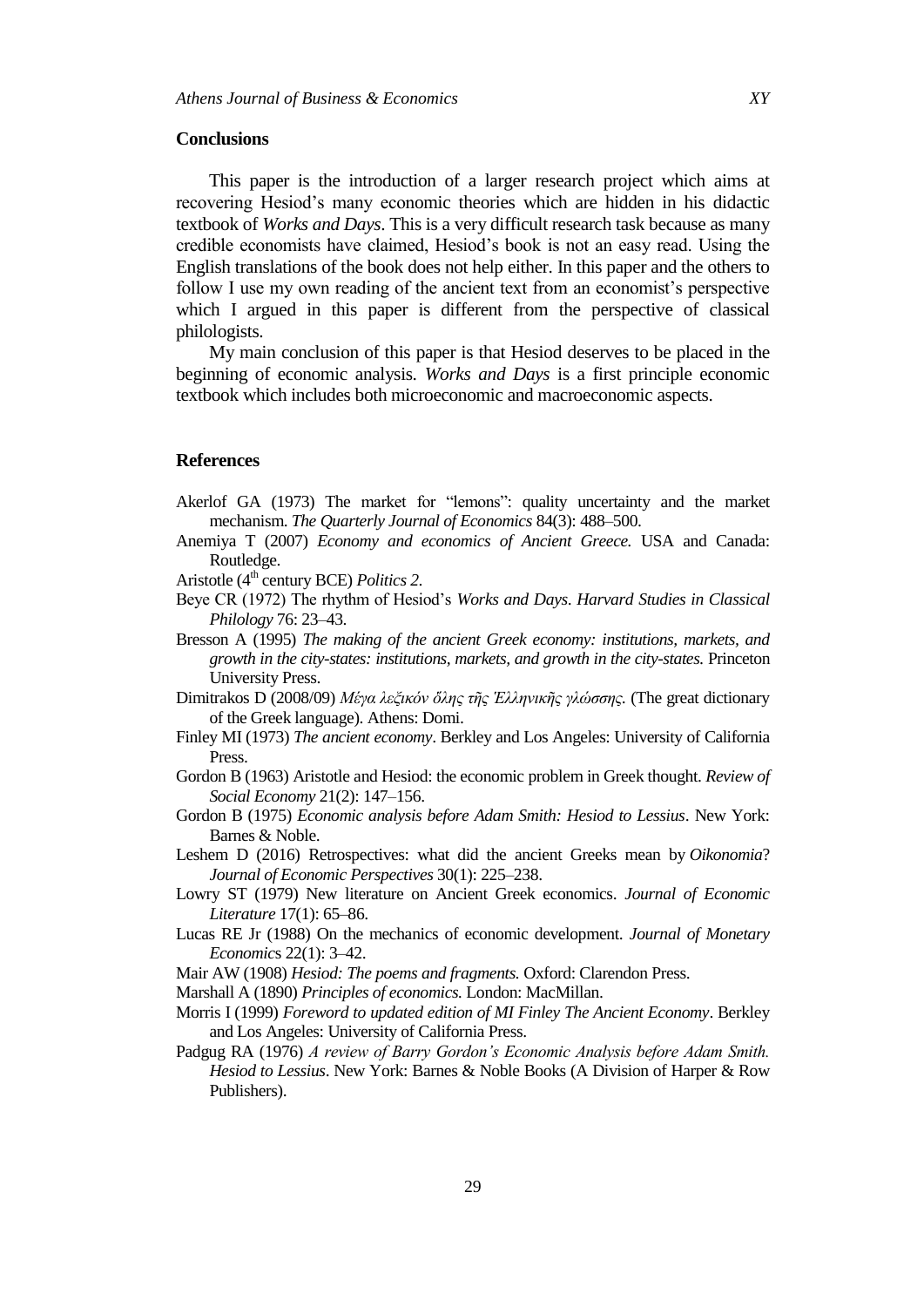- Papanikos GT (1994) Macroeconomic impacts of endogenous technical progress. *Technological Forecasting and Social Change* 46(1): 17–28.
- Papanikos GT (2005) *The use of European history: lessons for the 21st century history.*  Mimeo. Opening Speech at the *3rd International Conference on European History: From Ancient to Modern*. Athens, 29-31 December 2005. Athens: Cultural Center.
- Papanikos GT (2006) *The use of history as a tool of policy-making*. Mimeo. Opening Speech at the 4<sup>th</sup> International Conference on History: From Ancient to Modern. Athens, 28-31 December 2006. Athens: National Archaeological Museum of Athens.
- Papanikos GT (2014) *The economic crisis of Greece: a class analysis in support of memorandums* (in Greek). Athens: Athens Institute for Education and Research (ATINER).
- Papanikos GT (2020a) Βραβείο Νόμπελ στα οικονομικά ή στα εφαρμοσμένα μαθηματικά; (Nobel Prize in economics of in applied mathematics?) Proceedings of the *37th Conference of the Hellenic Mathematical Society*. Volume Α: The Mathematics as a Pillar of an Interdisciplinary Approach to Modern Ecumenical Problems, 319–328.
- Papanikos GT (2020b) Thucydides and the synchronous pandemic. *Athens Journal of History* 7(1): 71–94.
- Papanikos GT (2020c) *What is history? An assessment of Carr"s monograph.* Athens: Athens Institute for Education and Research (ATINER).
- Papanikos GT (2021a) Οι πέντε πρώτοι στίχοι της Οδύσσειας και οι αποδόσεις τους στην Νέα Ελληνική και Αγγλική γλώσσα. (The first five verses of Odyssey and their adaptation to modern Greek and English language). *Athenian Academic Periodical*  1(2): 81–100.
- Papanikos GT (2021b) Collective decision-making in Homer's Odyssey. *Athens Journal of Mediterranean Studies* 7(1): 59–84.
- Papanikos GT (2022a) Works and days. *Athens Journal of Business and Economics* (forthcoming).
- Papanikos GT (2022b) Hesiod on economic history. *Athens Journal of History* (forthcoming).
- Papanikos GT (2022c) Hesiod on scarcity. *Athens Journal of Business and Economics* (forthcoming).
- Papanikos GT, NCJ Pappas (2006) European history: lessons for the 21st century. Essays from the *3rd International Conference on European History*. Athens: Athens Institute for Education and Research (ATINER).
- Robb K (1994) *Literacy and paideia in ancient Greece*. New York and Oxford: Oxford University Press.
- Robbins L (1932) *An essay on the nature and significance of economic science*. London: Macmillan.
- Rothbard MY (1995) *Economic thought before Adam Smith: an Austrian perspective on the history of economic thought, volume I.* Edward Elgar Publishing.
- Sandel MJ (2020) *The tyranny of merit: what"s become of the common good?* New York, NY: Farrar, Straus and Giroux.
- Schumpeter JA (1954) *History of economic analysis*. Edited from Manuscript by Elizabeth Boody Schumpeter. Introduction by Mark Perlman. Great Britain: Allen & Unwin (Publishers) Ltd.
- Singer K (1958) Oikonomia: an inquiry into beginnings of economic thought and language. *Kyklos* 11(1): 29–57.

Smith A (1776) *The wealth of nations.* London: W. Strahan and T. Cadell.

Spiegel HW (1991) *The growth of economic thought*. 3rd Edition. Durham & London: Duke University Press.